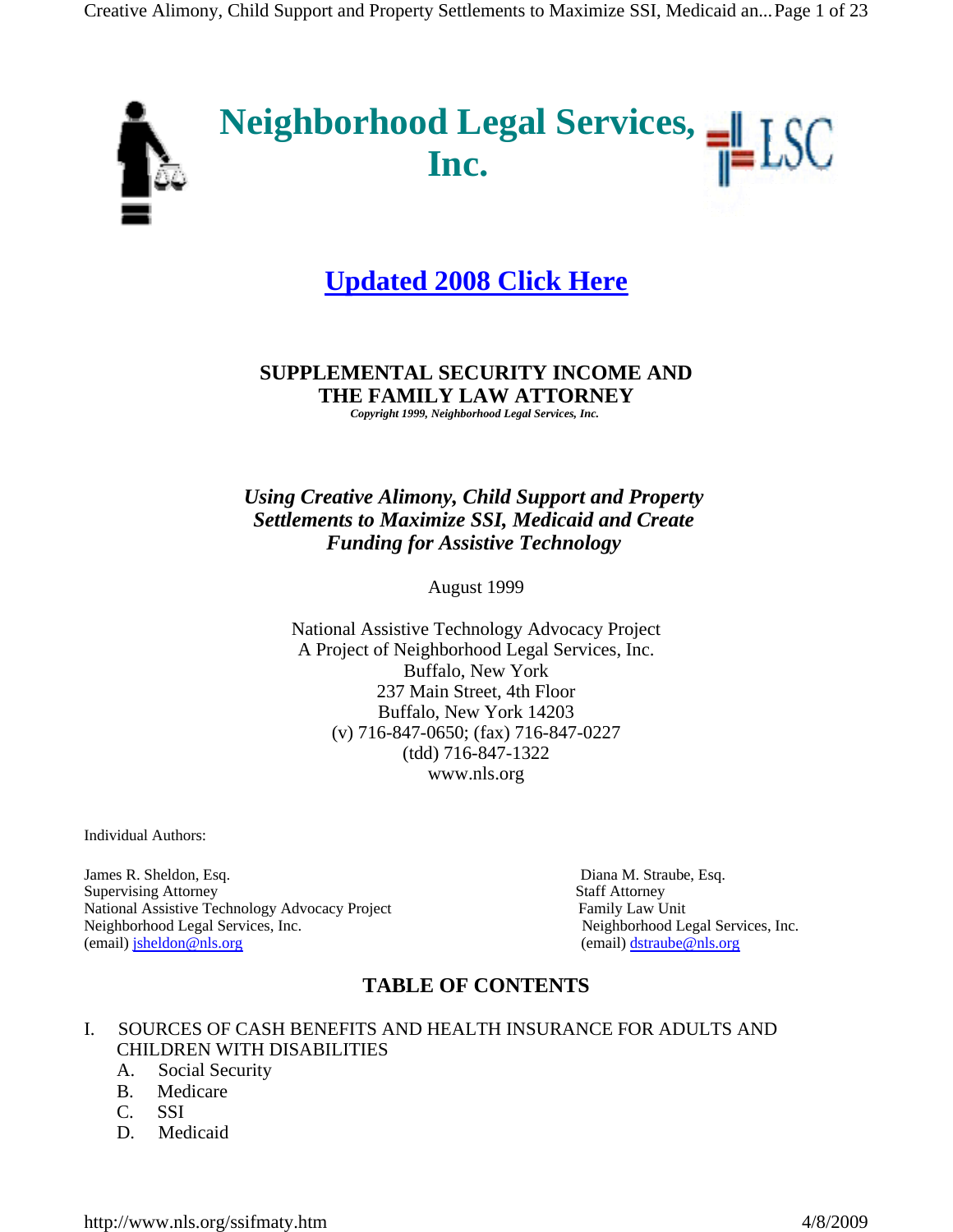- II. APPLICATION OF SSI INCOME AND RESOURCE RULES TO MONEY RECEIVED AS ALIMONY, CHILD SUPPORT, OR A PROPERTY SETTLEMENT
	- A. Determining the Monthly SSI Check Amount
	- B. SSI Income Rules
		- 1. Spousal Income and Alimony Payments
		- 2. Parental Income and Child Support Payments
	- C. SSI Resource Rules

#### III. MEDICAID: A VALUABLE HEALTH INSURANCE BENEFIT FOR CHILDREN AND ADULTS WITH DISABILITIES

- A. Services Available Through State Medicaid Programs
- B. Early and Periodic Screening, Diagnosis, and Treatment

#### IV. FAMILY LAW ISSUES

- A. Child Support Payments
	- 1. Federal Law and the Family Support Act of 1988
	- 2. Issues Regulated by the States: The New York Experience
- B. Alimony or Maintenance for the Adult Spouse: The New York Experience
- C. Division of Property: The New York Experience

#### V. OPTIONS FOR SETTLEMENT FOR CHILD WITH DISABILITY

- A. Child Scenario # 1
- B. Child Scenario # 2
- C. Child Scenario # 3

#### VI. OPTIONS FOR SETTLEMENT FOR ADULT WITH DISABILITY

- A. Adult Scenario # 1
- B. Adult Scenario # 2
- C. Adult Scenario # 3

# VII. ALTERNATIVE RESOLUTIONS INVOLVING BOTH CHILD SUPPORT AND ALIMONY

#### VIII. REALISTIC CREATIVE RESOLUTIONS

IX. CONCLUSION

# **SUPPLEMENTAL SECURITY INCOME AND THE FAMILY LAW ATTORNEY**

# *Using Creative Alimony, Child Support and Property Settlements to Maximize SSI and Medicaid*

Mary has severe rheumatoid arthritis and uses either crutches or a wheelchair to get around.<sup>(1)</sup> She is separated from her husband and her only income is Supplemental Security Income (SSI) benefits of \$500 per month. She lives in one of 39 states in which an SSI recipient automatically qualifies for Medicaid. Medicaid pays for Mary's doctor visits, physical therapy, prescription drugs, crutches and the wheelchair. If her condition worsens, Medicaid could also pay for home health care services. $\frac{2}{2}$ 

Starting next month, Mary will receive \$520 per month in alimony payments under a negotiated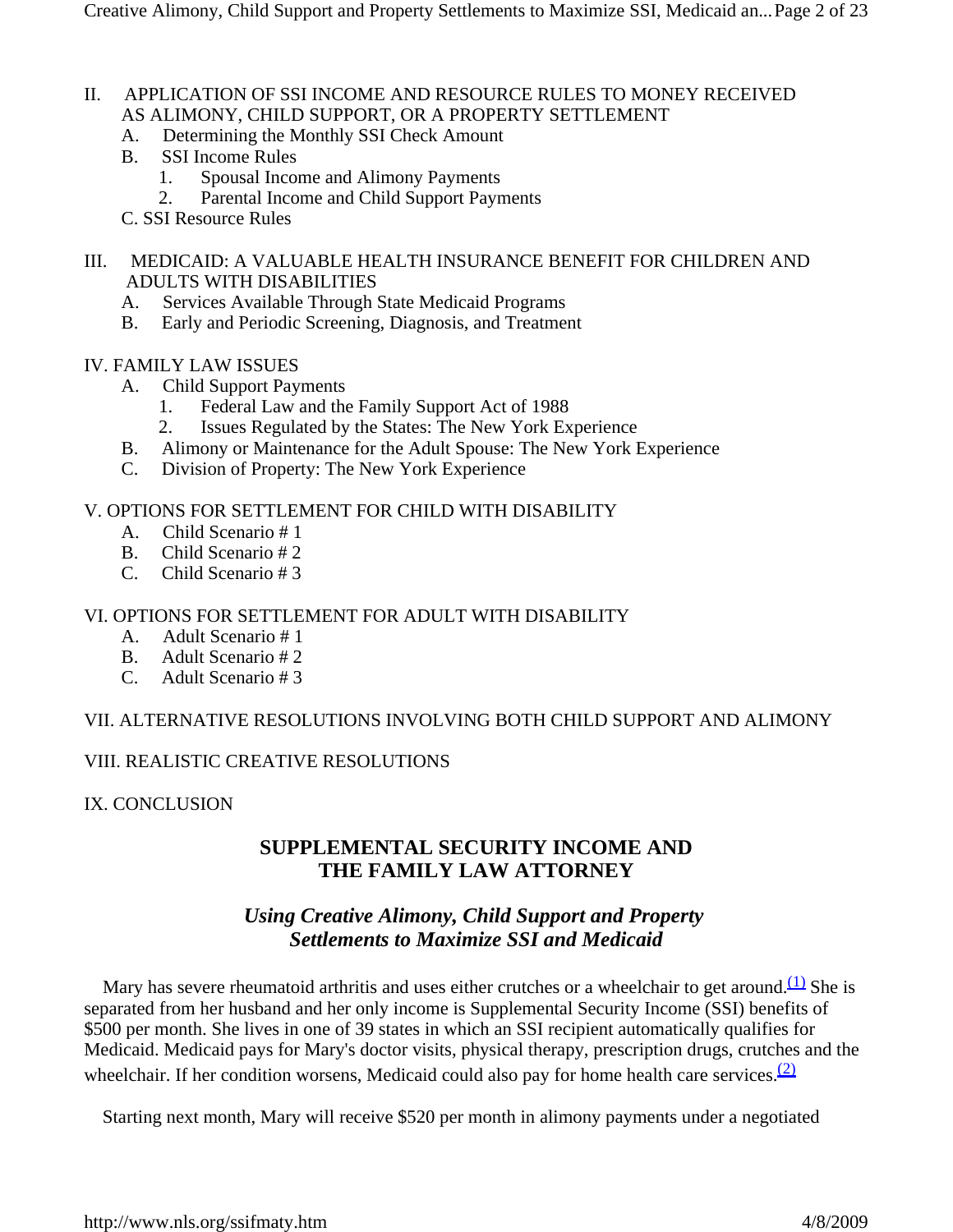settlement. The SSI program will disregard the first \$20 of her alimony, but the remaining \$500 will be counted to reduce her monthly SSI check to \$0. Thus, despite a \$520 per month alimony award, the net benefit to Mary is \$20 per month. The net benefit could turn into a net loss, however, because her loss of SSI benefits means that she also loses her automatic eligibility for Medicaid. $\frac{(3)}{2}$ 

 Mary's case may be settled in such a way as to maximize her benefits. Consider this alternative. Mary's ex-husband agrees to pay up to \$520 as direct payments to Mary's creditors to cover a car payment and insurance, a phone bill, and a cable television bill. Since Mary receives neither cash nor an in-kind payment for "food, clothing or shelter," these payments will not be treated as income by the SSI program and will have no effect on her eligibility. She will continue to receive a monthly SSI check of \$500. Mary's retention of SSI guarantees that she will also retain Medicaid.

When a family law attorney has an SSI recipient as a client, it is difficult to competently settle a case or advocate for a particular court order without a good working knowledge of SSI's income and resource rules. Without that expertise, a substantial part of an otherwise good settlement or court ordered payment could inadvertently go into government coffers in the form of reductions to SSI. Worse yet, if alimony or child support makes a client ineligible for SSI, in most states that client could also lose Medicaid.

 In this article we cover the basic SSI rules an attorney must know to competently represent the interests of an adult or child with a disability who is expected to benefit from alimony,  $\frac{4}{4}$  child support or any other cash or property settlement that results from a divorce or related action. We explain SSI's income and resource rules, the types of cash and property settlements that will affect SSI and those that will not. We also explain how SSI becomes the conduit to automatic Medicaid eligibility in most states and why the retention of Medicaid may be more important than the retention of SSI.

 Although this article is written primarily for family law attorneys, it will be valuable to attorneys and advocates who specialize in disability law as well. We expect that it will also be read by many persons with disabilities and their families. The hypothetical examples which are included should provide the reader with guidance as to how these principles will apply in real life cases.

 Finally, this article should not be viewed as the last word on any particular case. The SSI program is heavily regulated and new SSI laws, regulations and policies appear every year. Before relying on a law or regulation cited in this article, attorneys should ensure that it applies to their unique case and has not changed. Attorneys should also be mindful of the collateral consequences that any SSI-induced resolution may have on other matters such as tax liability, eligibility of the family or family members for state welfare benefits, housing subsidies, or other means-tested programs. This article will not directly address those collateral issues.

 The principles stated in this article will allow the family law attorney to creatively design resolutions that will greatly enhance clients' quality of living. In selected cases, the creative resolution of alimony, child support or property issues may bring thousands of extra dollars into the family and allow a child or adult with a disability to obtain funding for expensive services and equipment to enhance independence and self sufficiency.

#### **I. SOURCES OF CASH BENEFITS AND HEALTH INSURANCE FOR ADULTS AND CHILDREN WITH DISABILITIES**

 Social Security, SSI, Medicare and Medicaid are all potential sources of cash benefits and health insurance insofar as they are available to children and adults with disabilities.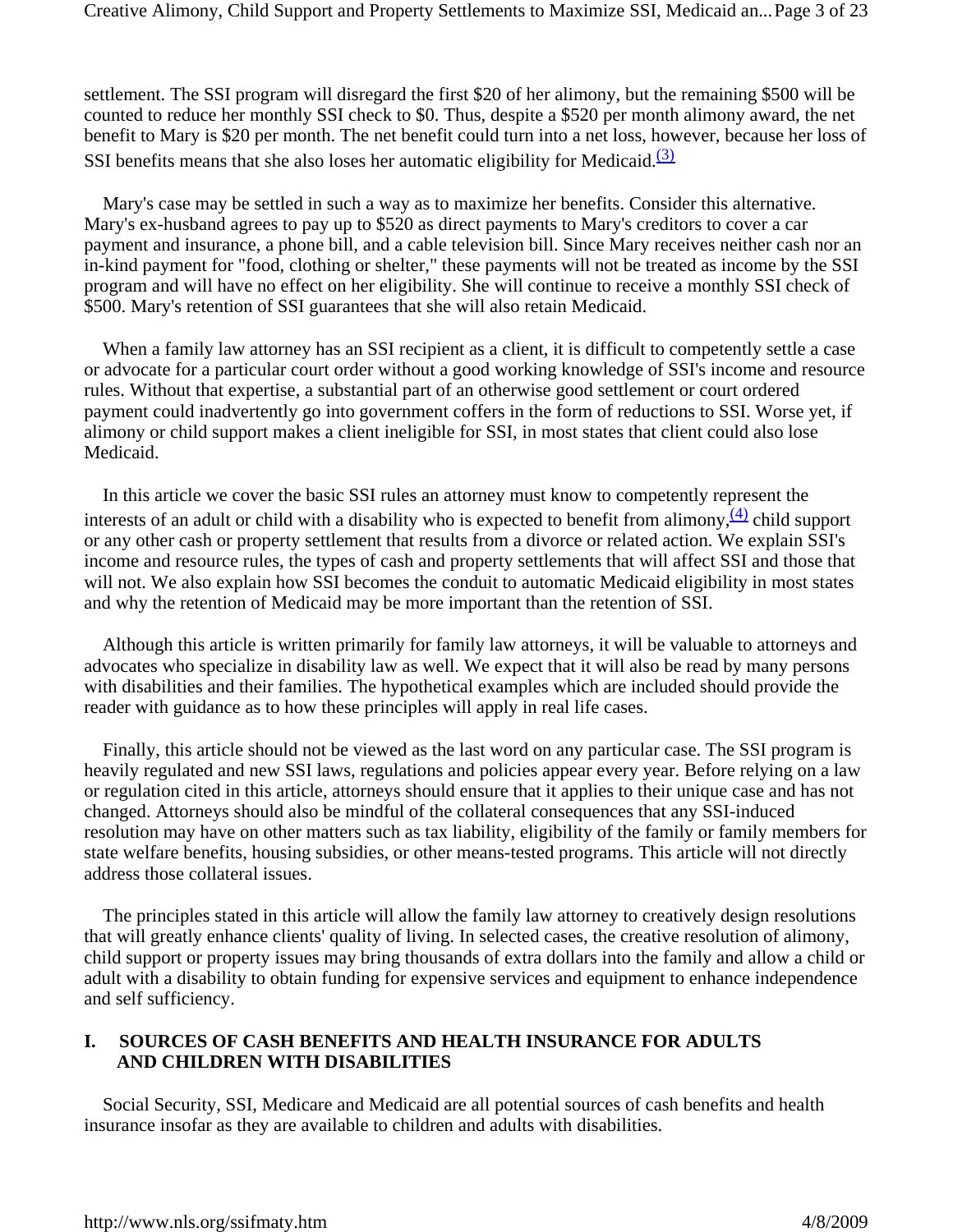#### **A. Social Security**

 Social Security, an insurance program authorized by Title II of the Social Security Act, is administered by the Social Security Administration.<sup>(5)</sup> A person qualifies for Social Security benefits when a wage earner has paid into the Social Security trust fund. Benefits may be paid to the wage earner or the wage earner's dependents.

 Social Security Disability Insurance (SSDI), a benefit for adults with disabilities over the age of 18, is paid to wage earners who have accumulated sufficient quarters of coverage and then become disabled.<sup>(6)</sup> Benefits are also available to disabled adult children, disabled widows and disabled widowers of wage earners. $\frac{1}{2}$  If a wage earner parent is disabled, retired or deceased, children under 19 may also qualify for Social Security benefits based on dependency, instead of disability. $\frac{(8)}{8}$ 

 A person need not have limited income and resources to receive Social Security benefits. This distinguishes Social Security from SSI which requires that a person have limited income and resources. With Social Security, whether any income or resources is received as alimony/maintenance or child support is irrelevant. Social Security eligibility will never be affected by the financial settlement of a family law matter. The importance of Social Security benefits, to the family law attorney, is that they represent part of the income stream that will support clients and their families.

# **B. Medicare**

Medicare, a federal health insurance program authorized by Title XVIII of the Social Security Act,  $\frac{(9)}{2}$ is most frequently associated with the receipt of Social Security benefits. $(10)$  Adults with disabilities can establish eligibility in three ways: 1) after 24 months of eligibility for SSDI benefits; 2) after 24 months of eligibility for Railroad Retirement disability benefits $(11)$ ; or 3) if suffering from kidney disease and not receiving SSDI benefits, upon entering end stage renal disease or developing an impairment that requires regular dialysis or kidney transplantation to maintain life. $\frac{(12)}{2}$ 

 A person who is eligible for Medicare will qualify automatically for Medicare Part A. Part A, known as hospital insurance benefits, covers such things as inpatient care, skilled nursing facility care, hospice care, home health services, and durable medical equipment. $\frac{(13)}{2}$  Part B, known as supplemental medical insurance, is optional and requires payment of a monthly premium.  $(14)$  The 1999 Part B premium is \$45.50 per month. $\frac{(15)}{2}$  Part B covers various outpatient services, including physician services, durable medical equipment, prosthetic devices, orthotic devices and home health services.<sup>(16)</sup>

 As with Social Security, the amount of income or resources received as alimony/maintenance or child support is irrelevant for Medicare purposes. This distinguishes Medicare from Medicaid, which is for persons with limited income and resources. Medicare eligibility will never be affected by the economic settlement of a family law matter. The importance of Medicare, to the family law attorney, is that it represents part of their client's health insurance package.

# **C. SSI**

 SSI, a welfare or needs-based program for the aged, blind or disabled, is authorized by Title XVI of the Social Security Act. $(17)$  To qualify for SSI, a child or adult must have limited income and resources.  $\frac{(18)}{(18)}$  SSI can be a person's only form of income or it can supplement other income such as Social Security benefits or wages. Like Social Security, SSI is administered by the Social Security Administration.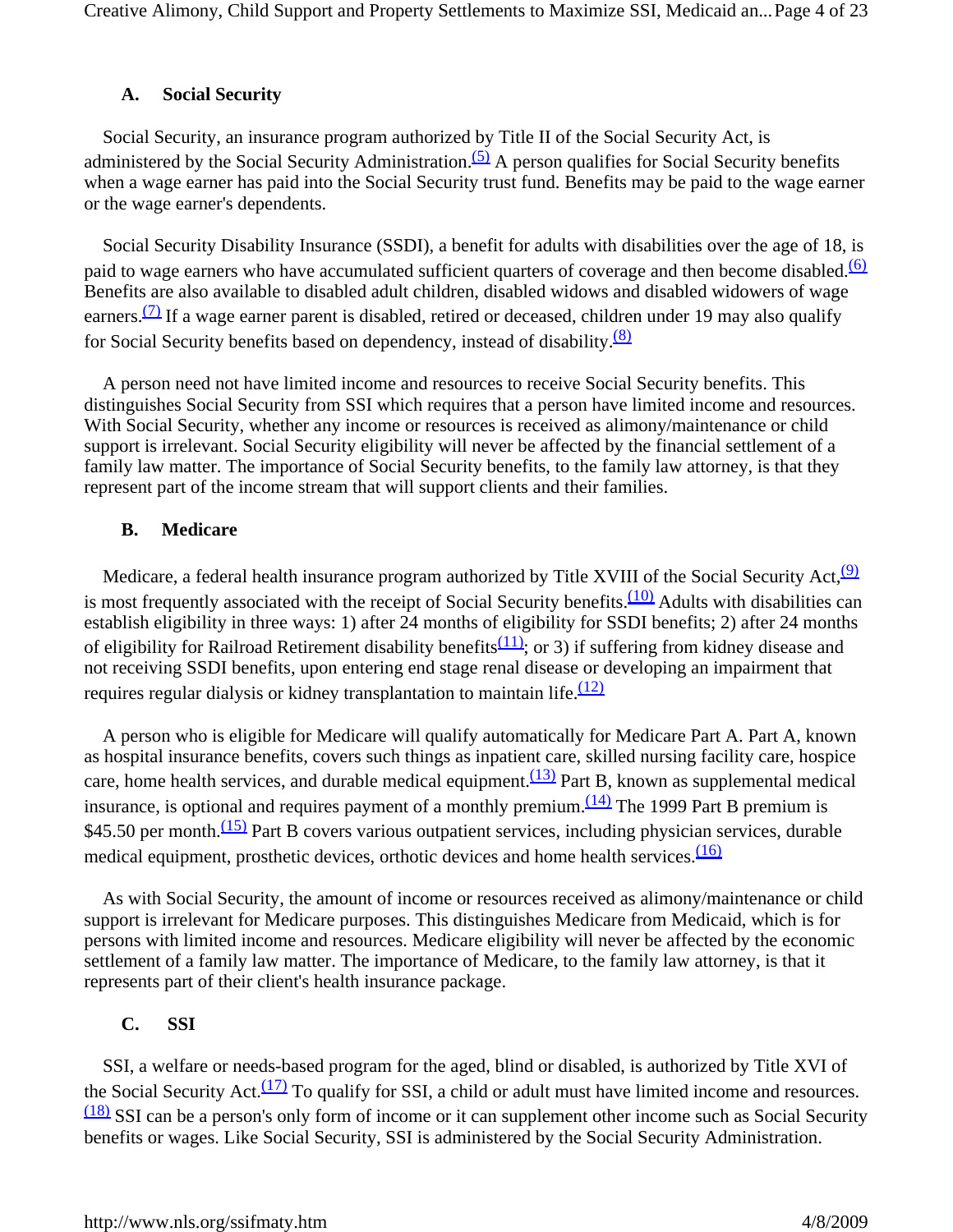SSI benefits may be affected by a traditional family law resolution that involves a periodic payment, lump sum or transfer of property. For this reason, it is important to determine whether a client or client's child is receiving SSI benefits or whether the adult or child in question might be eligible for SSI if his or her income and resources were limited. The income and resource rules, which are most relevant to the family law attorney, are described in section II.

#### **D. Medicaid**

 Medicaid, also known as Medical Assistance, is a cooperative federal-state program authorized by Title XIX of the Social Security Act.<sup>(19)</sup> As explained in section III, Medicaid can pay for a wide range of health-related costs for both children and adults with disabilities.

In 39 states, a person who receives SSI benefits automatically qualifies for Medicaid. $(20)$  In 11 states, known as section 209(b) states, Medicaid eligibility is not automatic for SSI recipients. These states use their own Medicaid eligibility criteria, which differ from SSI eligibility criteria. $(21)$  The states which exercise the 209(b) option include: Connecticut, Hawaii, Illinois, Indiana, Minnesota, Missouri, New Hampshire, North Dakota, Ohio, Oklahoma, and Virginia. $\frac{(22)}{22}$  In any individual family law case, particularly those in which an adult or child is heavily dependent on expensive services or equipment that are covered by Medicaid, it may be important to preserve SSI eligibility to ensure the continuation of Medicaid. $\frac{(23)}{2}$ 

#### **II. APPLICATION OF SSI INCOME AND RESOURCE RULES TO MONEY RECEIVED AS ALIMONY, CHILD SUPPORT, OR A PROPERTY SETTLEMENT**

 In all states, SSI is available as a cash benefit to children and adults with disabilities who have limited income and resources. When arranging alimony, child support, and property settlements, attorneys should think creatively and consider several options in order to minimize certain kinds of income and resources and thus maximize the amount of benefits to which their clients may be entitled.

# **A. Determining the Monthly SSI Check Amount**

 An individual's monthly SSI check is based on a federal benefit rate (FBR) and optional state supplement. The FBR combined with the state supplement provides an SSI base rate for calculating monthly benefits. The amount of the monthly SSI check is determined by subtracting countable income from the SSI base rate.

The FBR for 1999 is \$500 per month for an individual and \$751 for an eligible couple.<sup>(24)</sup> Each year, the FBR is adjusted to compensate for increases in the cost of living. So, for example, effective January 1, 1999 the FBR for an individual was increased \$6 from the 1998 level of \$494 per month. $\frac{(25)}{25}$ 

 Many states do not provide a state supplement and the state's SSI base rate is the FBR. For example, Texas and West Virginia, two states which have chosen not to supplement the FBR, have 1999 SSI base rates of \$500 per month. Many other states, including New York, Vermont and California, have chosen to supplement the FBR. These states all have chosen different amounts for their optional state supplement. The examples in this article will use the 1999 FBR of \$500 with no state supplement.  $\frac{(26)}{26}$ 

# **B. SSI Income Rules**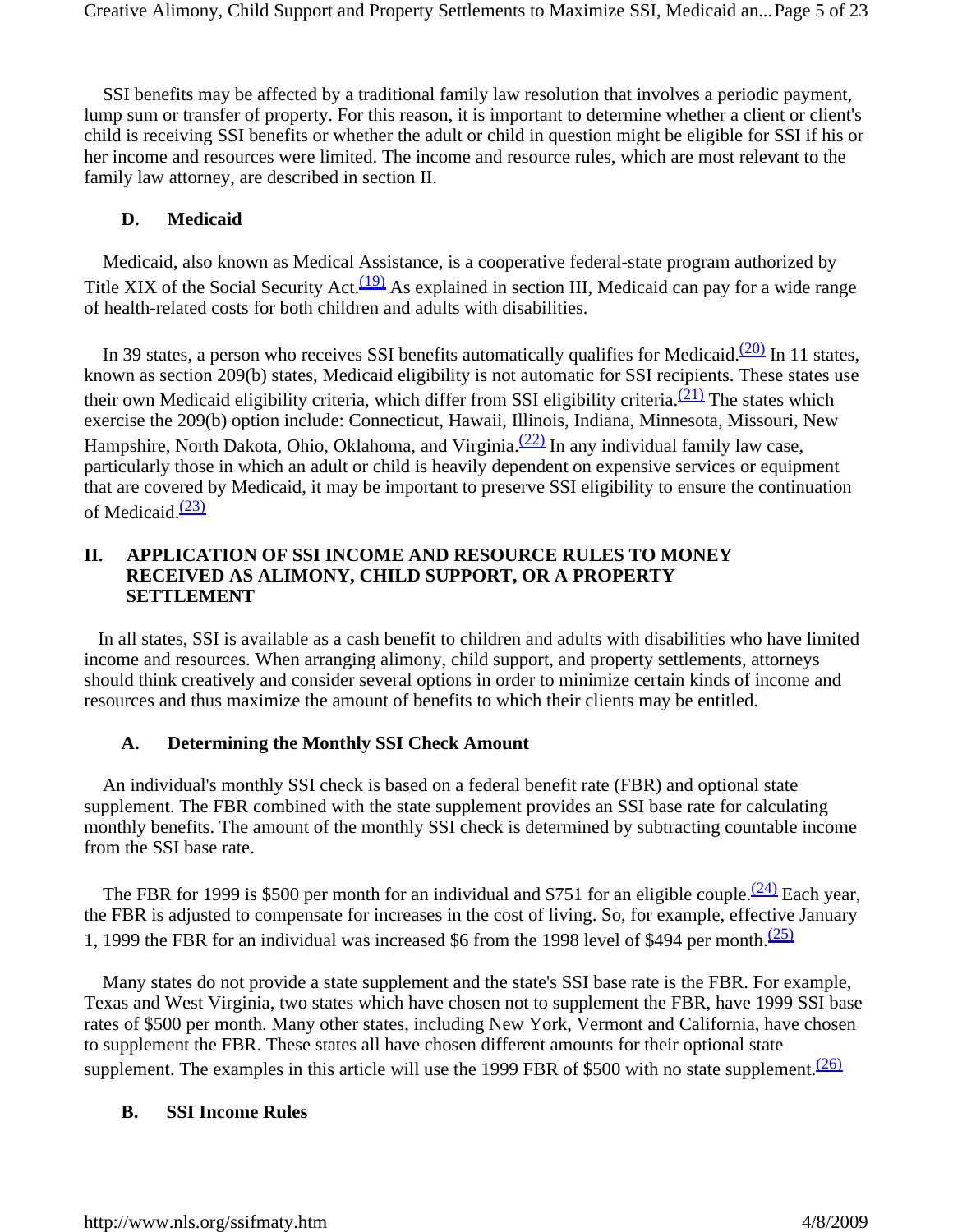The SSI program defines income as anything received in cash or in kind that can be used to meet needs for food, clothing, or shelter. $\frac{(27)}{27}$  Earned income includes gross wages, net earnings from selfemployment, and a variety of other payments received for a person's labors.<sup>(28)</sup> Unearned income is any form of income other than earned income. $\frac{(29)}{(29)}$  Unearned income includes income from a responsible relative, such as a parent or spouse, that is "deemed" available to the SSI recipient.<sup>(30)</sup> Both alimony and child support payments, as direct cash payments, will meet SSI's definition of unearned income. $\frac{(31)}{21}$ 

#### **1. Spousal Income and Alimony Payments**

 When calculating the amount of benefits for SSI recipients and applicants, the SSI program distinguishes between spouses who reside in the same household and those who reside apart. If a spouse resides in the same household and has income that is high enough, the SSI program will treat a portion of that income as available to the spouse with a disability. First, a portion of the spouse's income is allocated to meet the needs of any minor children who are not eligible for SSI. Then, under a complicated "deeming" formula, a portion of the remaining income is considered available, or "deemed" to the spouse with a disability.<sup>(32)</sup> If spouses live apart, the SSI program will not automatically consider the income of the non-disabled spouse as available to the spouse who is the SSI recipient (i.e., it will not "deem" the working spouse's income). $\frac{(33)}{2}$  The SSI program will only count income from the spouse who is living in a separate household if some of that income is paid to the SSI recipient.

 If an adult SSI recipient receives alimony payments, the SSI program will ignore the first \$20 of alimony received each month. $\frac{(34)}{2}$  The remaining amount will count as income and reduce the amount of the monthly SSI check that a person would otherwise receive.

#### **2. Parental Income and Child Support Payments**

 The SSI program also distinguishes between custodial and non-custodial parents. If a child receiving SSI is under 18 and has a custodial parent with a high enough income, the SSI program will treat a portion of that income as available to the child. $\frac{(35)}{(35)}$  After first allocating a portion of the income to meet the needs of the parent and other minor children, the program uses a complicated formula to deem a portion of the parent's income to the child with a disability. $\frac{(36)}{26}$ 

 The non-custodial parent's income will be counted by the SSI program only to the extent that it is paid and is available to meet that child's needs for food, clothing and shelter. For example, Tom is a custodial parent for 10 year old Cheryl, who receives \$500 per month in SSI benefits. Tom's ex-wife, Susan, earns more than \$30,000 per year, but SSI will not treat any part of that as available to Cheryl unless the money is, in fact, being paid. Assume that Susan is ordered to pay \$480 in child support payments to meet Cheryl's needs. The SSI program will treat these payments as income to Cheryl and, under special rules, will exclude one third of the \$480 to reduce that amount to \$320.(37) An additional \$20 is excluded under the general unearned income exclusion, reducing the income to \$300. Cheryl will be eligible for a monthly SSI check of  $$200 ($500 - 300 = $200)$ .<sup>(38)</sup>

 Cheryl need not receive so little. Consider this option. As an alternative to traditional child support, Tom's ex-wife agrees to pay up to \$480 as direct payments to a private school to cover the cost of Cheryl's tuition. Since no cash has been received on Cheryl's behalf nor any in-kind payment for "food, clothing or shelter," the payment for the tuition will not be treated as income and will have no effect on her SSI eligibility. Her monthly SSI check will remain at \$500.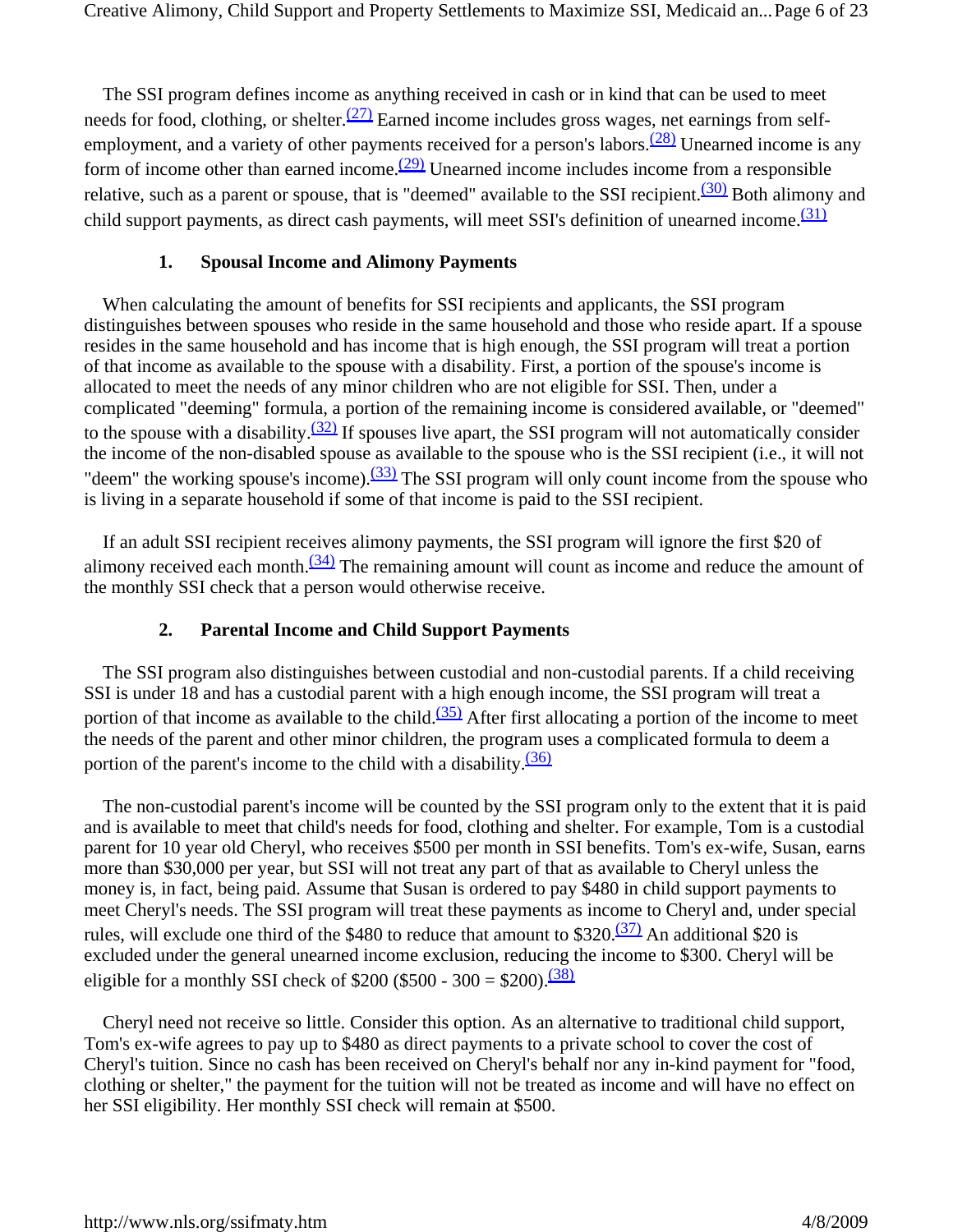Creative Alimony, Child Support and Property Settlements to Maximize SSI, Medicaid an...Page 7 of 23

# **C. SSI Resource Rules**

 A resource is defined by the SSI program as cash or other liquid assets or real or personal property that an individual owns and could convert to cash which can be used to provide for food, clothing, or shelter.<sup> $(39)$ </sup> This article will not cover every last rule governing when something counts as a resource and when the resource is treated as exempt or excluded. We will cover the general SSI rules and some examples typically encountered by the family law attorney. $\frac{(40)}{60}$ 

SSI's general resource limit for 1999 is \$2,000 for an individual and \$3,000 for an eligible couple.<sup>(41)</sup> We typically say that the SSI recipient can have no more than \$2,000 in the bank, but the general resource limit goes beyond bank accounts. A parent's resources will be considered available to the child and counted against the child's \$2,000 resource limit to the extent that they exceed \$2,000 for one parent or \$3,000 for two parents in the household. $\frac{(42)}{2}$ 

 In addition to cash and bank accounts, the SSI program will count "liquid resources," i.e., property which can be converted to cash within 20 working days. Such resources include stocks, bonds, promissory notes, mortgages, and the cash surrender value of life insurance policies.<sup>(43)</sup> The SSI program also counts "non-liquid resources," i.e., property which is not cash and cannot be converted to cash within 20 working days. This includes household goods, automobiles, trucks, tractors, boats, machinery, livestock, buildings and land. $\frac{(44)}{2}$  Except for automobiles, only the equity value of the nonliquid resource is countable.

 Since many family law resolutions involve property transfers, the attorney should know some of the more common resource exclusions, i.e., resources that are not counted for purposes of the \$2,000 resource limit. The following list of exempt resources, although by no means complete, includes those most likely to come up in the context of a family law case: $\frac{(45)}{2}$ 

- $\bullet$  the residential home, regardless of its value
- household goods and personal effects with an equity value of less than \$2,000
- equipment required because of a disability, e.g., a wheelchair or telecommunication device for the deaf (TDD), is totally excluded $\frac{(46)}{4}$
- an automobile, up to \$4,500 of its current market value
- an automobile's total value if it is necessary for employment of a household member, for medical reasons, or is specially modified for a person with a disability
- property, including the tools of a tradesperson and the machinery and livestock of a farmer, that is used in a trade or business or by such individual as an employee
- the full value of burial spaces
- $\bullet$  burial funds, up to \$1,500 for an individual and \$3,000 for a couple

 Consider Darlene, who has multiple sclerosis and receives SSI payments, which makes her automatically eligible for Medicaid. The resolution of Darlene's divorce requires her ex-husband to deed over his interest to the couple's home and give her a lump sum of \$25,000. The deed to the home will not affect Darlene's SSI eligibility, as it falls within the residential home exemption as long as she continues to live in the house. However, the \$25,000 cash payment is not exempt. Since it is more than the \$2,000 general resource limit, retention of that money will make Darlene ineligible for SSI until that amount, combined with all other non-exempt resources, goes below \$2,000.

 A viable alternative to the \$25,000 cash payment would be to direct the ex-spouse to use that money to pay off the existing mortgage, make repairs to the property, or both. Such a payment would not affect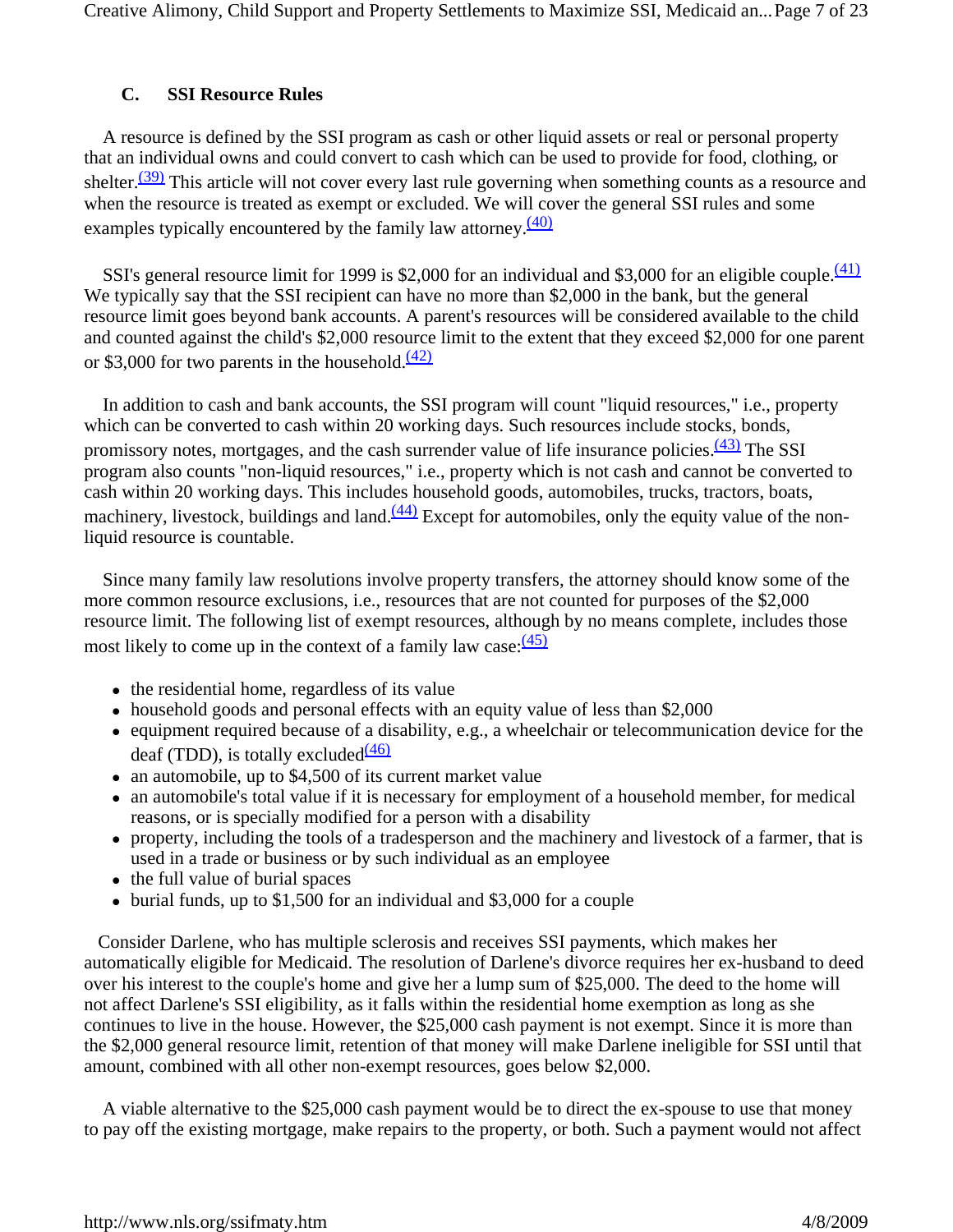Darlene's SSI eligibility as it is not money available for food, clothing or shelter. Instead, the payment only adds equity value to an exempt resource. Later, if Darlene uses the equity in her home to secure a home equity loan or line of credit, the loan proceeds will not be treated by the SSI program as income. (47)

#### **III. MEDICAID: A VALUABLE HEALTH INSURANCE BENEFIT FOR CHILDREN AND ADULTS WITH DISABILITIES**

 State Medicaid programs provide funding for medical care, rehabilitation, and other services for eligible individuals "whose income and resources are insufficient to meet the costs of necessary medical services." $\frac{(48)}{48}$  Although states are not required to operate a Medicaid program, all states have opted to do so. Having opted into Medicaid, a state must meet all the requirements imposed by federal Medicaid law and regulations. $\frac{(49)}{9}$ 

 Medicaid is a complicated maze of state and federal laws, regulations, and policies. This section will not discuss the many Medicaid recipient categories under the federal law and the eligibility criteria that apply to each category. Nor will it attempt to summarize all of the categories affected by recent welfare reform legislation.(50) This article will only discuss Medicaid to the extent that it is a derivative benefit of SSI eligibility.

#### **A. Services Available Through State Medicaid Programs**

 Medicaid has enumerated services which are considered mandatory, meaning that any participating state must offer those services. $(51)$  These include such items as inpatient hospital care, physician's services, skilled nursing facility services for persons over age 21 and home health services to persons over age 21 who are eligible for skilled nursing services.<sup>(52)</sup> Medicaid has also enumerated services which are considered optional, meaning that states may offer these services if they so choose.<sup>(53)</sup> These services include physical therapy, prosthetic devices, personal care services, private duty nursing services and prescription drugs. $\frac{(54)}{2}$ 

 Medicaid can be a very important benefit to both adults and children with disabilities. In all states, Medicaid covers mandatory service categories such as home health services for persons over age 21 who are eligible for skilled nursing services. $(55)$  The home health services category covers durable medical equipment (DME), often referred to by advocates and other programs as assistive technology.<sup>(56)</sup> Under the DME category, adults with disabilities have obtained funding for expensive items like custom and power wheelchairs and augmentative communication devices. $(57)$  Many optional categories likewise allow Medicaid recipients coverage for other expensive services, including prosthetic devices, psychiatric care, prescription drugs, personal care services (i.e., home health care), and private duty nursing services. $(58)$  As the family law attorney evaluates the importance of Medicaid for his or her adult client, both the medical needs of the client and the extent of the state's coverage of optional Medicaid services will be factors.

# **B. Early and Periodic Screening, Diagnosis, and Treatment**

 Obtaining Medicaid for children under age 21 can be even more important than it is for adults. This is because the Medicaid Act entitles poor children to receive comprehensive medical and behavioral screening and treatment services through the Early and Periodic Screening, Diagnosis and Treatment (EPSDT) program, a mandatory service in all states. $(59)$  Under EPSDT, a state must provide to Medicaid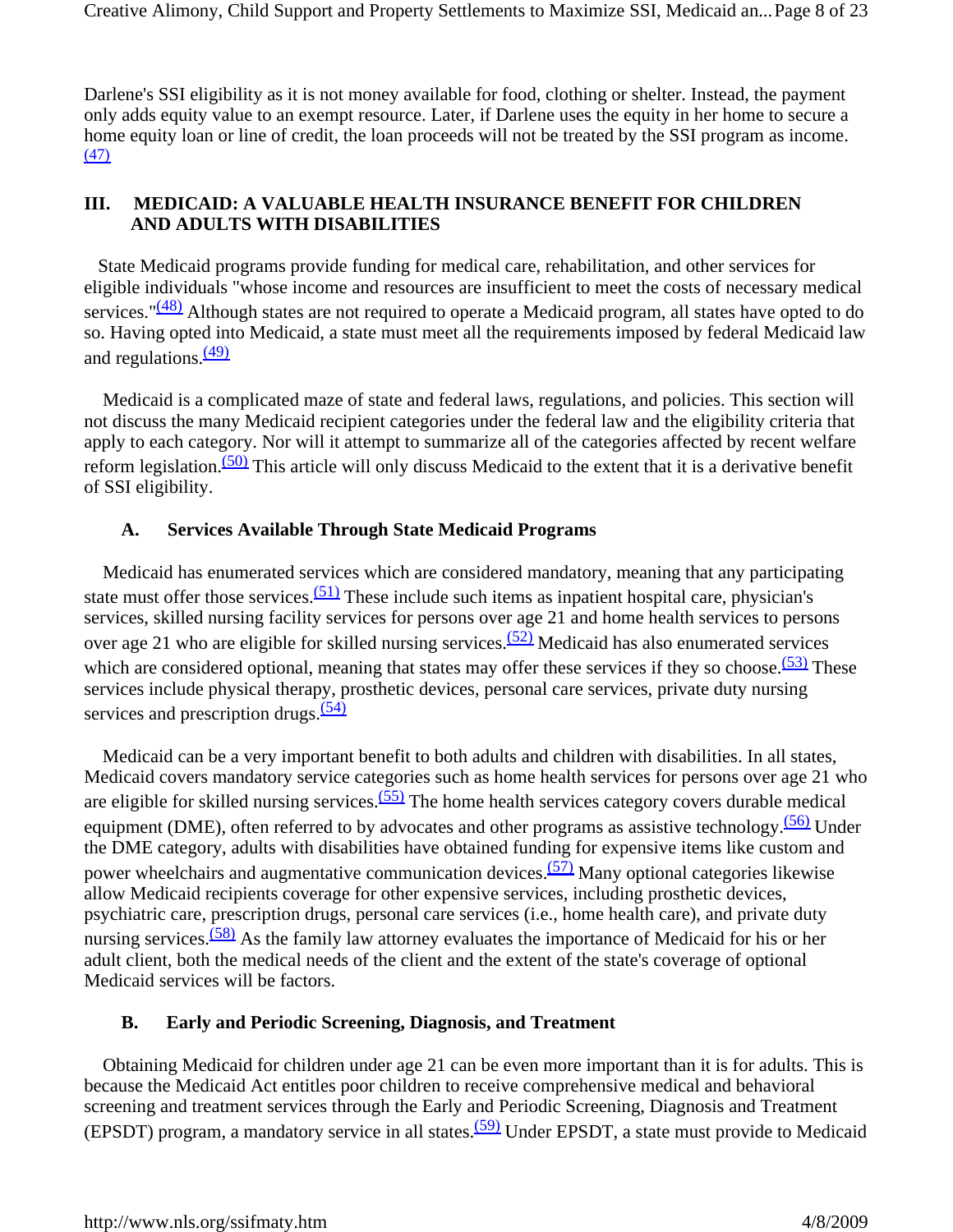beneficiaries under age 21 any service among those listed in the Medicaid Act, including optional services, whether or not the service is included in the state's Medicaid plan or is provided to adults. $\frac{(60)}{20}$ Since children, under EPSDT, have the full range of optional services available to them, the family law attorney's analysis of what services Medicaid will cover for a child with a disability should be the same in every state.

# **IV. FAMILY LAW ISSUES**

 Much of family law practice is dictated by laws which differ from state to state. Options for resolving a case generally fall into some combination of: periodic payments, lump sum payments, and transfer of property. Traditionally, an attorney advocates for the periodic payment, lump sum, or property settlement that best serves the client. The client's circumstances and those of the spouse or parent who is the payor often dictate favoring one option or some combination of two or three options.

 This article will not detail every possibility for resolving the rights of a spouse or child under state laws. To put the article into context, however, we will summarize the more important laws and selected court holdings which govern child support, alimony and marital property in New York. We will also provide selected references to laws and court holdings from other states.

# **A. Child Support Payments**

#### **1. Federal Law and the Family Support Act of 1988**

 Congress passed the Family Support Act of 1988 because it was concerned about the disproportionate number of children who reside with single parents in poverty. $(61)$  The Act requires states, as a condition of receiving federal grants for aid to needy families,  $\frac{(62)}{2}$  to establish guidelines for use in any judicial or administrative proceeding wherein child support would be determined.<sup>(63)</sup> The Act mandates that the guideline calculation result in the presumptively correct amount of support, and allows the presumption to be rebutted by written findings or findings on the record that the amount so calculated would be unjust or inappropriate. $\frac{(64)}{9}$  A state's child support guidelines must consider all earnings and income of the absent parent, its computations must be based on specific descriptive and numeric criteria, and the criteria for rebutting the presumption must take into account the best interests of the children. $(65)$ Otherwise, the details are left to the individual states.<sup>(66)</sup> The methods of calculation vary greatly from state to state, as do the definitions of income, the allowable deductions and the specified reasons for  $deviation$  $(67)$ 

#### **2. Issues Regulated by the States: The New York Experience**

 This section will discuss, for illustrative purposes, New York's child support guidelines. We hope that by highlighting certain New York provisions, we can point out possible resolutions that can be used in most, if not all states for the benefit of persons who receive SSI.

 New York responded to the Family Support Act's federal mandate with passage of the Child Support Standards Act (CSSA), effective September 15, 1989.<sup>(68)</sup> The CSSA shifted emphasis away from the needs of the child, placing the focus on total parental income and children's right to share in their parents' wealth.<sup>(69)</sup> It attempted to balance uniformity, predictability, and fairness of child support awards with the need to allow judicial discretion in atypical situations. $\frac{(70)}{20}$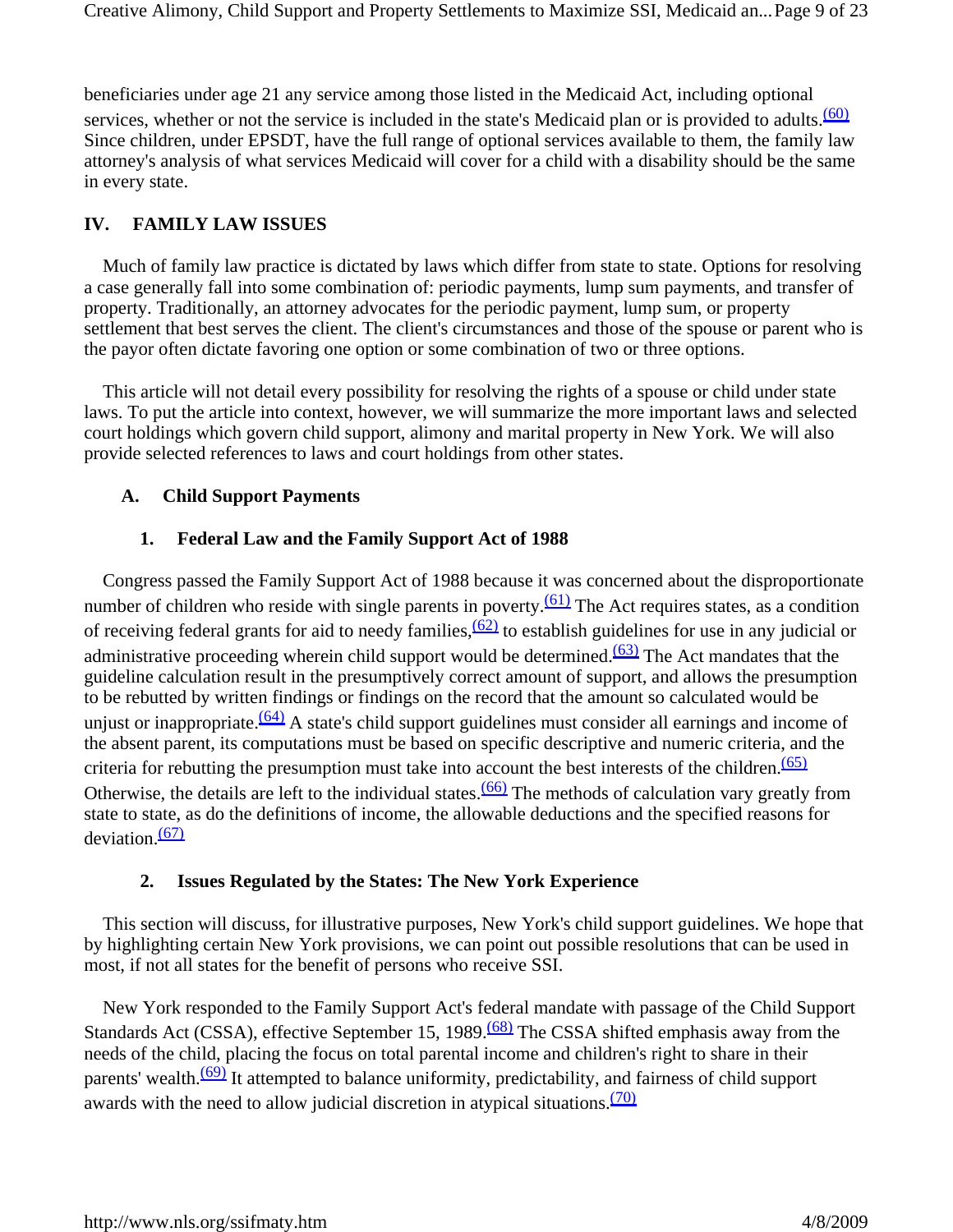The CSSA presumes that it takes 17 percent of the combined income of both parents to support one child, 25 percent to support two, 29 percent to support three, 31 percent to support four, and 35 percent to support five or more.<sup> $(71)$ </sup> New York's legislature arrived at the percentages by concluding that it costs less to support each succeeding child in the same household as a result of "shared resources." $(72)$ 

 New York's statute speaks in terms of combined parental income. A literal application of the statute requires adding the income of both parents, multiplying up to \$80,000 of the parental income by the statutory percentage for the number of children involved, and pro rating the obligation between the parents based on their respective incomes. $\frac{(73)}{20}$  One may simplify the calculation by multiplying the noncustodial parent's countable income by the appropriate percentage. In addition to this calculation, the court is required to determine the availability of health insurance coverage for the children, and then to allocate 1) the cost for insurance as is reasonable given the financial circumstances of the parties, and 2) uninsured medical expenses and necessary day care expenses on a pro rata basis.  $\frac{(74)}{(74)}$  Courts may include in the order of support the requirement that shelter, clothing, food, care, medical attention, educational expenses, funeral expenses, confinement expenses, life or accident insurance, and other reasonable and proper expenses be provided. $\frac{(75)}{2}$ 

 Courts may deviate from the guideline's amount of support if the resulting order would be unjust or inappropriate, based upon consideration of 10 enumerated factors. $(76)$  One factor a court may consider is the financial resources of the custodial and non-custodial parents and of the child. $(77)$  Another factor is the physical and emotional health of the child and the child's special needs and aptitudes. $\frac{(78)}{(78)}$  Our experience has been that the receipt of SSI by the child and the child's special needs may be factors a New York court will consider in determining whether application of the guidelines would be unjust or inappropriate under the circumstances.

 Once the court finds that support calculated pursuant to the guidelines would be unjust or inappropriate, it must set support that it finds to be just and appropriate under the circumstances. $(79)$ Neither the Family Support Act nor the CSSA provide further guidance for determining a just and appropriate level of support, leaving it instead to judicial discretion.

 In New York, prior to enactment of the CSSA, we consistently saw orders for multiple children in the same household in which support was allocated between the children. For example, a child support award of \$50.00 per week for two children was usually allocated as \$25.00 per week per child. Under the CSSA, child support is usually not allocated and the order will read, "\$50.00 per week for two children."

 This change from allocated to unallocated support can have far-reaching consequences when one of the children in the home receives or becomes eligible for SSI. Assume a custodial parent is receiving \$100.00 per week for two children pursuant to the CSSA, and the younger child is eligible for SSI. If the order is unallocated, what amount will be considered child support for the child with the disability? Half? All? An amount equivalent to 17 percent of parental income? Eight percent of parental income? Since child support affects the amount of SSI paid on behalf of that child, it becomes important to know how much of the \$100.00 should, or would, be allocated for that child. An allocated order may eliminate the possibility that the entire amount will be considered child support for the SSI recipient. At least one state, California, resolves this issue by providing that unless the order specifies otherwise, support for the youngest child will be the amount of support for one child, and the amount of support for the next youngest child will be the difference between that amount and the amount of support for two children. (80)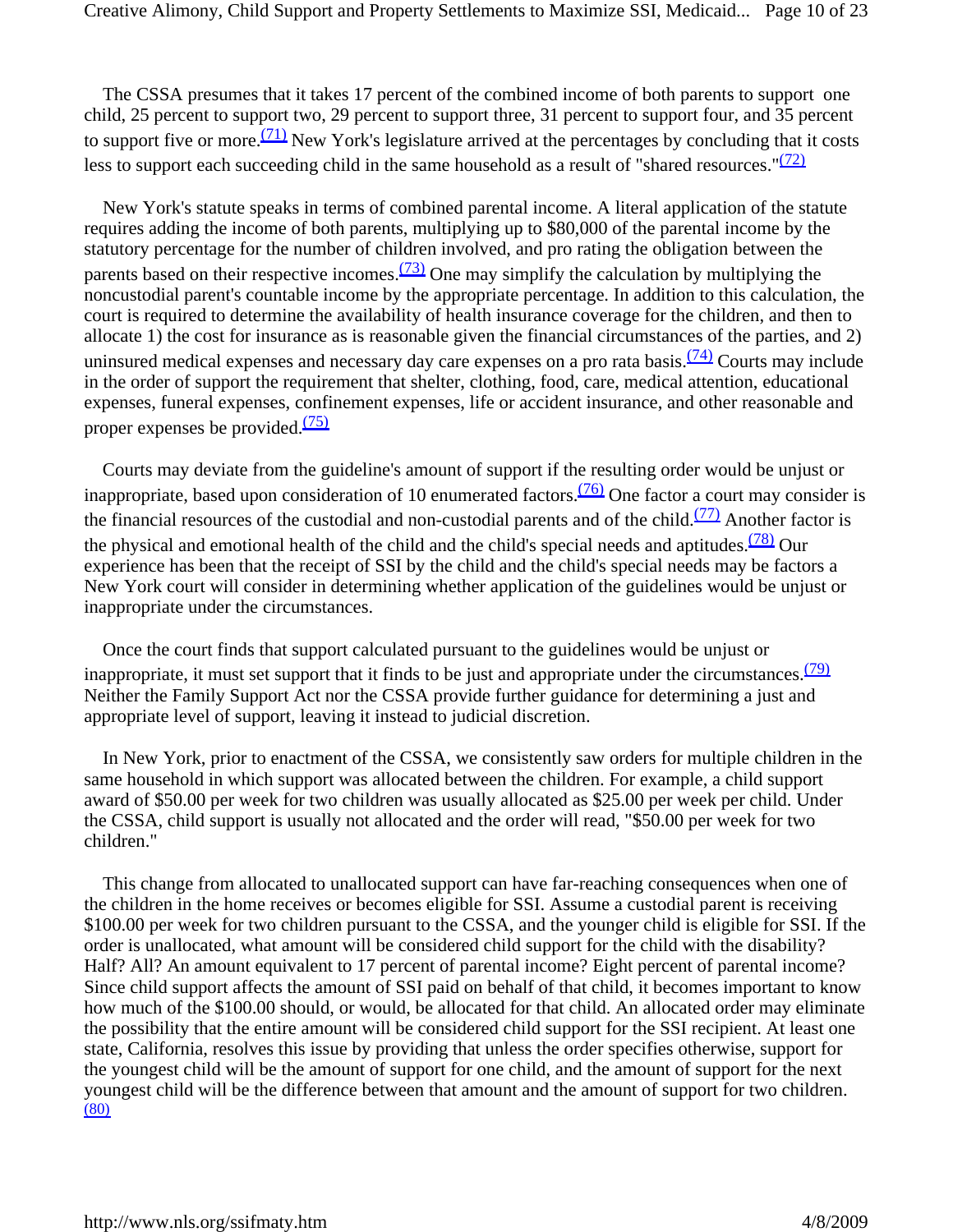#### **B. Alimony or Maintenance for the Adult Spouse: The New York Experience**

 The term "alimony" is used here in the generic sense to include both maintenance and spousal support. Alimony has been defined as "an allowance paid to a person by that person's spouse or former spouse for maintenance, granted by a court upon a legal separation or a divorce or while action is pending." $(81)$ The obligation derives from the common law right of the wife to support from her husband.<sup>(82)</sup> Historically, alimony was a continuation of the husband's duty to support when his conduct toward his wife was so reprehensible as to justify her separation from him.<sup>(83)</sup> In the 1979 case of *Orr v Orr*, the United States Supreme Court held that a statute that provided alimony for women only was unconstitutional. $\frac{(84)}{84}$  The obligation must now be gender neutral.

 Unlike child support, there are no federally mandated guidelines for the calculation of alimony, and the purpose and objectives of alimony differ from state to state. By way of illustration, we will discuss the possibilities that exist under New York law. Advocates should adjust the ideas proposed in the examples that follow to suit the laws of their states.

 In New York, a married person is chargeable with the support of his or her spouse, if that person is possessed of sufficient means or is able to earn such means. $\frac{(85)}{85}$  As a court-ordered obligation, a support order may arise in informal separations as well as in actions for divorce, separation or annulment.<sup>(86)</sup> Alimony may be paid in one sum or periodic sums, and may be payable to third persons for such items as real and personal property, services supplied to the spouse, insurance, taxes and repairs or other carrying charges on premises occupied by the spouse. $\frac{(87)}{2}$ 

 Whether an award of alimony is appropriate is within the discretion of the court, "as justice requires." The court will consider the standard of living the parties enjoyed together, whether one party needs alimony in order to meet his or her reasonable needs, and whether the other party can afford to pay alimony. $\frac{(88)}{8}$ 

 The amount of alimony awarded is discretionary and is based upon consideration of 11 factors, including each party's income and property; the length of the marriage and the age and health of both parties; the present and future earning capacity of the parties; and the ability of the party seeking alimony to become self-supporting, including the time and training necessary for obtaining employment.  $\frac{(89)}{890}$  Otherwise, there are no guidelines, formulae, or charts showing the correct amount of alimony to be awarded.

 Absent guidelines, the advocate may find missing the fairness and predictability underlying the determinations of child support awards. However, what is left is a great deal of flexibility not only for courts, but for advocates attempting to improve the quality of the lives of their clients with disabilities. This flexibility is important when one goal of the resolution is to maximize eligibility for SSI and Medicaid.

# **C. Division of Property: The New York Experience**

 Upon dissolution of a marriage in New York, the court must determine each party's separate property and fairly distribute marital property. Marital property includes all property obtained during the marriage and before the execution of a separation agreement or commencement of a matrimonial action.<sup>(90)</sup> New York courts have held that marital property includes the value of a pension or retirement earned during the marriage, as well as the increased earning potential acquired through training, education, or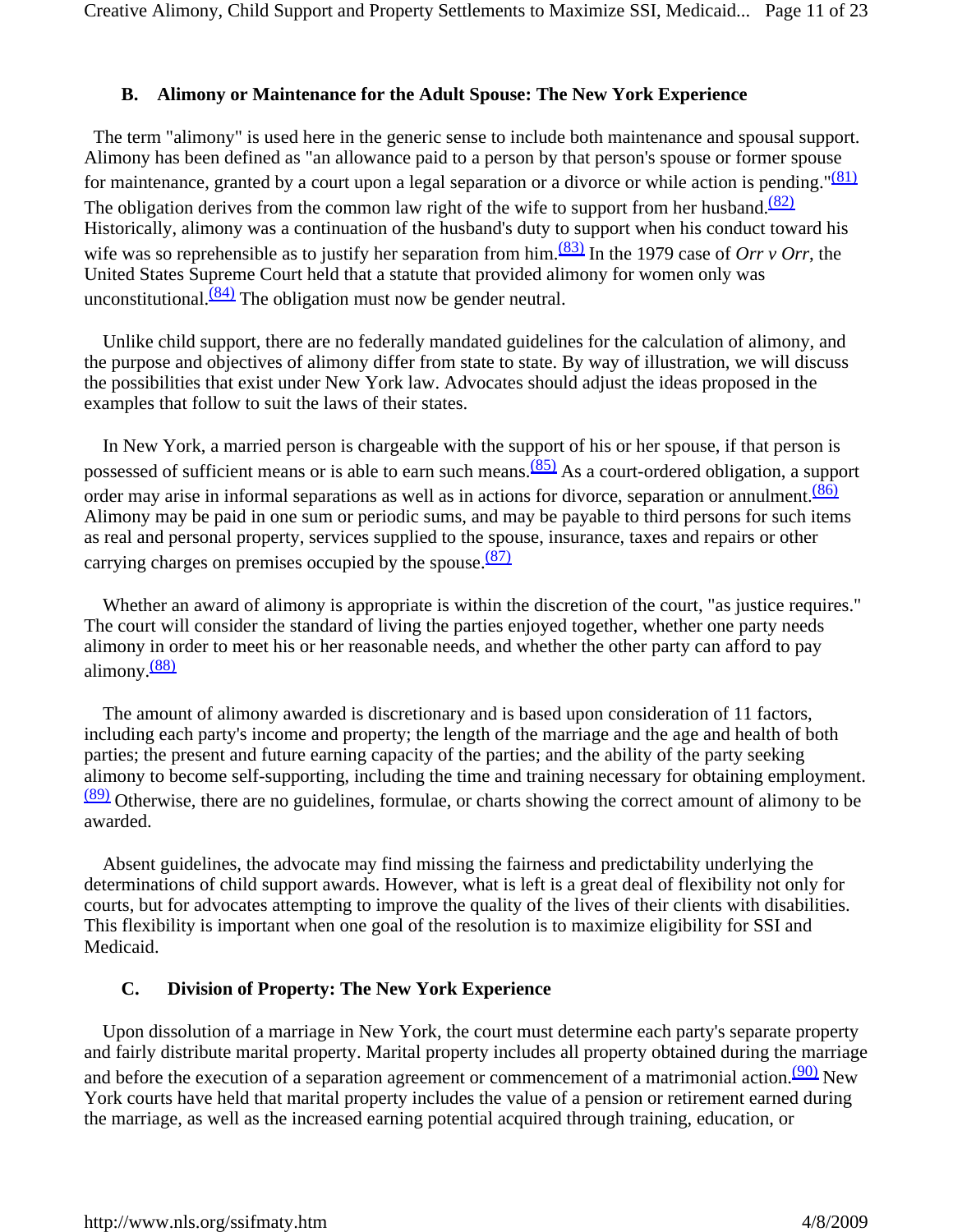professional licensing.  $\frac{(91)}{91}$  In New York, separate property is statutorily defined, and includes property acquired before the marriage from someone other than the spouse; property acquired in exchange for separate property; the increase in the value of separate property during marriage except to the extent the increase was due to the efforts of the spouse; and compensation for personal injuries. $\frac{(92)}{2}$  Property distribution can take a number of different forms, such as transfer of title, lump sum buyouts, and periodic payments. The method of distribution can affect eligibility for SSI differently, depending on the type of asset or resource and its value.

 Although alimony is not seen as a property right, it can be tied into property distribution. For example, alimony might be ordered until such time as the spouse becomes eligible for his or her share of a pension. Alimony also might be increased to help compensate for dissipation of assets by the other spouse. The advocate should know how each form of distribution will affect the client's eligibility for SSI, so that a resolution can be fashioned which will maximize the financial resources of the person with a disability.

#### **V. OPTIONS FOR SETTLEMENT FOR CHILD WITH DISABILITY**

 The following examples are all based on New York child support guidelines. For simplicity's sake, they assume the custodial parent is not also receiving alimony payments. A parent's receipt of alimony could, if high enough, affect the child's SSI eligibility. An example of a case involving alimony and child support is contained in section VII.

 The application of the SSI rules to these scenarios will be the same in every state. The nature of the child support guidelines and one's ability to fashion alternative relief will, of course, vary state by state. Based on experience in New York, we believe the scenarios and the alternative resolutions of these cases are realistic.

#### **A. Child Scenario # 1**

 Wanda lives with her two children, Bonnie, age 11 and Chris, age 13. Chris is profoundly deaf and is eligible for SSI; Bonnie does not have a disability. The family's only income is \$1,100 gross each month from Wanda's job and monthly SSI of \$500 for Chris.<sup>(93)</sup> Wanda has been awarded child support payments of \$1,000 per month for her two children, which is 25 percent of her ex-husband's \$4,000 in monthly income as required by New York child support guidelines. The New York Family Court order does not specify how much of the \$1,000 is allocated for each child.

 *Affect on Chris's SSI***.** We can expect the SSI program to presume that half of the child support money is for Bonnie and half for Chris. SSI would then exclude one-third of Chris's child support payments, reducing the amount from \$500 to \$333.33. Another \$20 would be deducted as an unearned income exclusion, reducing Chris's income to \$313.33 and his monthly SSI check to \$186.67 (\$500 - 313.33). Chris will continue to receive Medicaid, as he lives in a state in which SSI recipients automatically qualify. Chris receives a net value of \$186.67 from the child support payment, the amount that was excluded by SSI.

 *Alternative resolution # 1.* At the time of disposition, Wanda's attorney asks the Family Court judge to allocate \$680 of the \$1,000 as payment for Bonnie, and \$320 as payment for Chris. The legal rationale is that \$680 represents 17 percent of the father's income, New York's child support guideline for one child; \$320 represents the amount added on when payments are made for two children at 25 percent of the father's income. The court's support order reflects this allocation. The SSI program will now exclude one third of the \$320 (\$106.67) per month and an additional \$20 as an unearned income exclusion. Chris's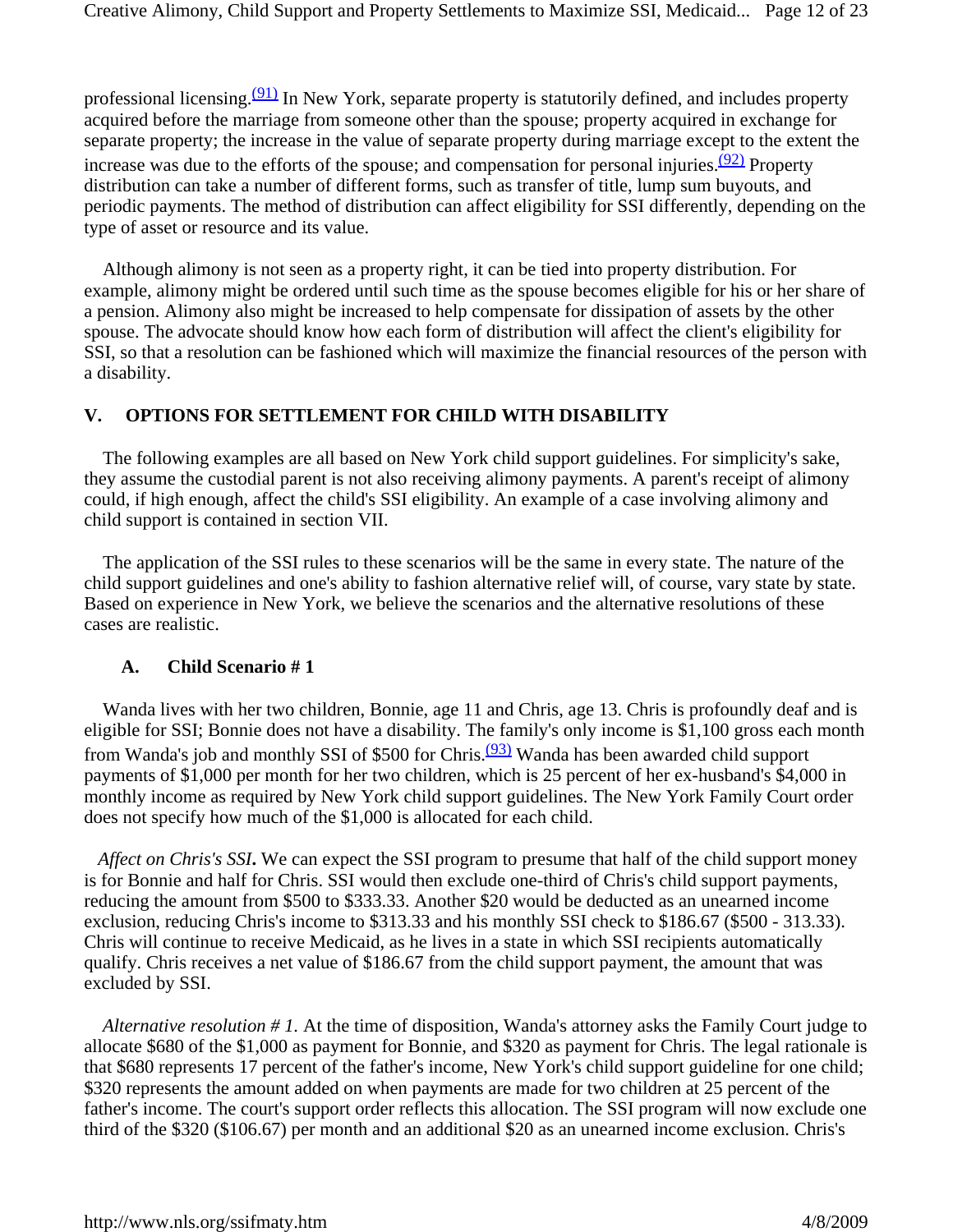countable income is now \$193.33 per month (\$320 - 126.67) and the SSI check will now be \$306.67 per month (\$500 - 193.33). This minor change to the court's order will allow the family to retain an extra \$120 of Chris's monthly SSI benefits.

 *Alternative resolution # 2*. Wanda's attorney seeks the same \$320 per month allocation for Chris. She also asks that the ex-husband be required to pay the \$320 directly to vendors or creditors for the benefit of Chris and his family. She asks that the first month's payment of \$320 be paid to XYZ Electronics for a telecommunication device for the deaf (TDD). The TDD will allow Chris to communicate on the telephone through a keyboard and screen display despite his lack of hearing. For subsequent months, she asks that the \$320 be paid directly to vendors or creditors as follows: \$80 for therapeutic dance lessons; \$30 for cable TV; \$30 for a separate phone line to allow Chris to use the TDD in his bedroom; \$50 for the lease of a laptop computer that will allow Chris to use it at home and at school; \$50 for Wanda's car insurance; and \$80 each month toward the \$960 fee for a two-week summer residential camp for deaf teenagers. The ex-husband agrees to this arrangement and the Family Court judge orders it.  $\frac{(94)}{24}$ 

 Under SSI income rules, none of these payments will be treated as income to Chris. Therefore, his SSI check will remain at \$500. This is because income, for SSI purposes, must be something received in cash or in kind that can be used to meet Chris's needs for food, clothing or shelter.<sup>(95)</sup> No part of the \$320 allocation comes as cash and none of the items paid for fall into the categories of food, clothing or shelter. Comparing the financial result of this resolution to the traditional resolution, it is clear that this creative alternative will result in an enhanced quality of life for Chris and his family.

#### **B. Child Scenario # 2**

 Ten year old Jenny is spinal cord injured and paralyzed from the waist down. She uses a power wheelchair to get around. Jenny lives with her mother who has no other children. Jenny's mother earns \$900 gross each month which allows Jenny to qualify for a full monthly SSI check of \$500. In a divorce settlement, Jenny's father agrees to pay \$480 per month, which meets New York's child support guidelines for one child. The SSI program will exclude one third of the child support payments, reducing Jenny's income from \$480 to \$320. Another \$20 will be deducted as an unearned income exclusion, reducing her income to \$300. Jenny now qualifies for a \$200 SSI check (\$500 - 300). The child support helps balance the family's budget, but Jenny's mother does not have enough money left to purchase a lift-equipped van to allow her to easily transport Jenny to medical appointments, family outings and recreational activities. Jenny's mother currently pays \$160 per month in loan payments for a used car that is not suitable for transporting Jenny in her wheelchair.

 *Alternative resolution.* A more creative resolution will help finance the lift-equipped van. In lieu of paying child support, the father agrees to pay the following monthly bills directly: telephone (\$35), cable TV (\$25), YMCA membership for Jenny (\$20) and loan payments on a new lift-equipped van (\$400). The court approves this arrangement. Since the \$480 is now paid directly to the vendors and bank, the money is not available to Jenny's mother to pay for Jenny's food, clothing and shelter. Therefore, Jenny has no countable income for SSI purposes and her SSI check will remain at \$500.

 Compare the family's balance sheet using the old and new divorce settlements. Under the original settlement, Jenny and her mother wind up with \$1,420 per month to meet expenses other than car payment expenses (\$900 wages + \$480 child support + \$200 SSI - \$160 car payment). Under the new settlement, they net \$1,480 to meet expenses other than van payment expenses (\$900 wages + \$500 SSI + \$80 for telephone, TV and YMCA). They now have \$60 more for household expenses and will have the needed lift-equipped van.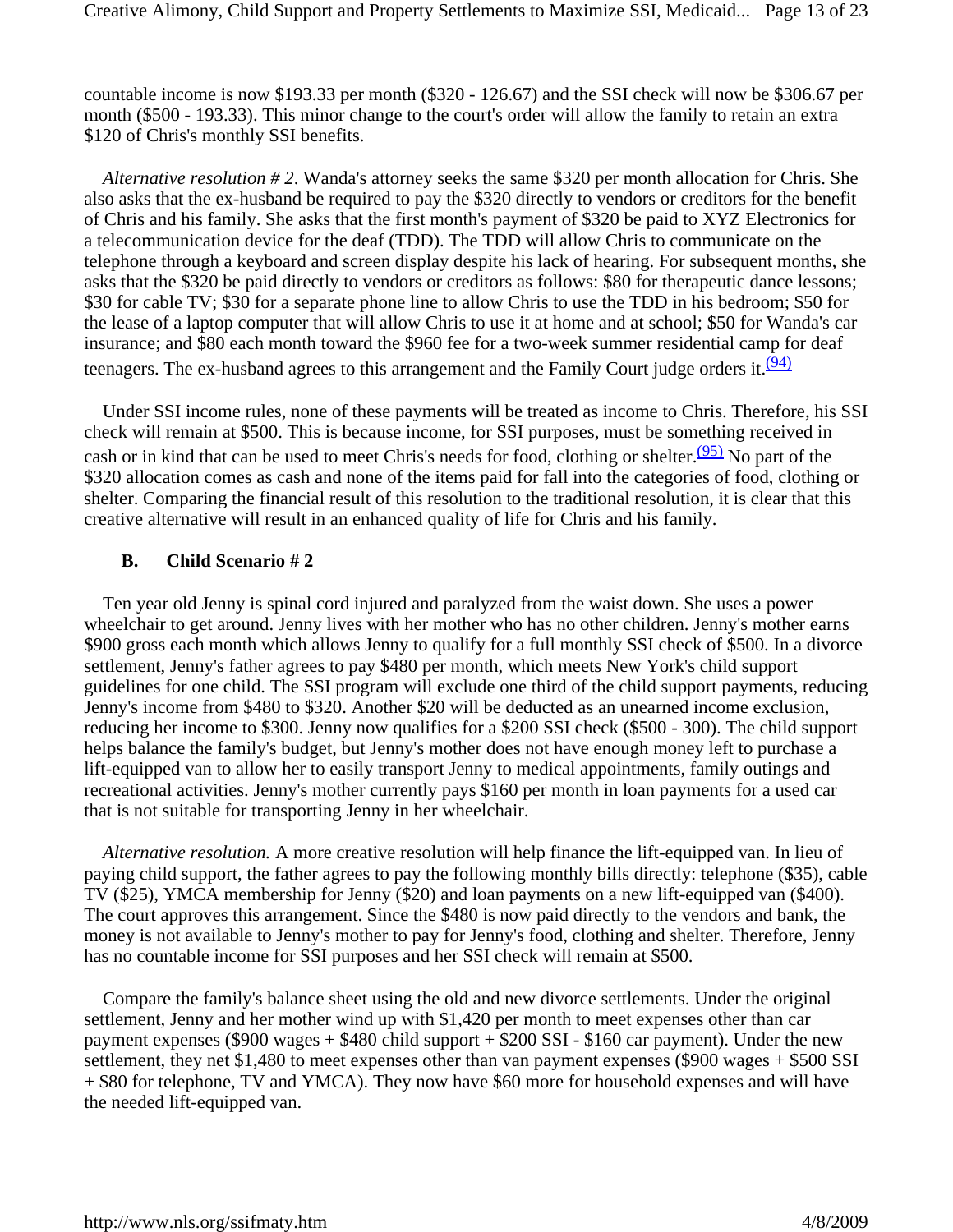# **C. Child Scenario # 3**

 Robert is a 17 years old high school junior who lives with his 12 year old sister, Carol, and his father, Harry. Harry works and earns \$33,000 per year. Robert has cerebral palsy which affects his legs, arms and speech. He walks with great difficulty and can write with great difficulty. His speech can only be understood by familiar listeners. Robert meets SSI's definition of disability. Robert is a good student, is on the honor roll, and plans to study engineering in college. Robert would like to obtain a Dynavox, a \$7,000 device that would allow him to produce speech through an electronic voice. He would also like to obtain his own car, equipped with hand controls for operating the accelerator and brakes.

 Robert's parents divorced three years ago. Under terms of the divorce, Robert's mother put \$10,000 into a bank certificates of deposit (CD) for Robert. She also agreed to pay the sum of \$1,000 per month as child support for Robert and Carol, the amount required under New York's child support guidelines. The court order allocates \$500 for Robert and \$500 for Carol. The child support payments for Robert will continue until his  $21<sup>st</sup>$  birthday.<sup>(96)</sup>

 There are two reasons why Robert is not eligible for SSI. First, the CD, which is now valued at \$12,000, is considered an available resource and is more than the \$2,000 in non-exempt resources allowed by SSI. $\frac{(97)}{25}$  Second, Harry's income is too high even if Robert's resources were below the \$2,000 limit. Even if the \$12,000 CD and the father's income did not stand in the way of SSI eligibility, the child support income would substantially reduce Robert's potential eligibility for SSI.

 *Alternative resolution*. One critical SSI rule that the attorney must understand is that Harry's income and resources will only be considered available to Robert until his  $18<sup>th</sup>$  birthday.<sup>(98)</sup> At age 18, Harry's income will no longer count but the SSI program will continue to count two thirds of the child support payments made by the Sharon.

 Armed with this understanding, the attorney explains to Harry that his income will not be relevant to Robert's SSI eligibility when he turns 18. The attorney suggests that they plan to reduce the \$12,000 CD to bring it within SSI's \$2,000 limit by the time Robert is 18. Harry and Robert agree that \$2,000 will be used as a downpayment on a new car or newer used car. They will then propose to the Social Security Administration to place \$8,500 into something known as a Plan for Achieving Self Support (PASS) to allow Robert to pay for future college tuition and related expenses to pursue a career in engineering. If the PASS is approved, the SSI program will not count the \$8,500 as a resource.<sup>(99)</sup> Harry's attorney will also seek a modification of the child support order to require that Sharon pay \$300 per month as a car payment on a three-year car loan, and \$200 per month for Robert's car insurance.

Sharon agrees to the revised child support order and the court approves it. Upon Robert's 18<sup>th</sup> birthday, Sharon will pay for the car payment and insurance and continue to pay \$500 directly to Harry for Robert's sister, Carol. Harry and Robert arrange to purchase a car that will be modified to add hand controls to allow Robert to drive despite his disability. The PASS proposal was submitted and approved by the Social Security Administration, making the \$8,500 an exempt asset for SSI purposes. With the \$2,000 downpayment and the \$8,500 exempt account, Robert's countable resources will now be \$1,500, well within SSI's \$2,000 limit. On Robert's 18<sup>th</sup> birthday, he will now qualify for a full \$500 SSI check since he has no income. The payments on the loan and for insurance will not count as income to Robert as they do not meet Robert's needs for food, clothing or shelter.

 Robert will also qualify for Medicaid as he lives in one of 39 states in which SSI recipients qualify for Medicaid automatically. Anticipating Robert's Medicaid eligibility, his speech pathologist begins to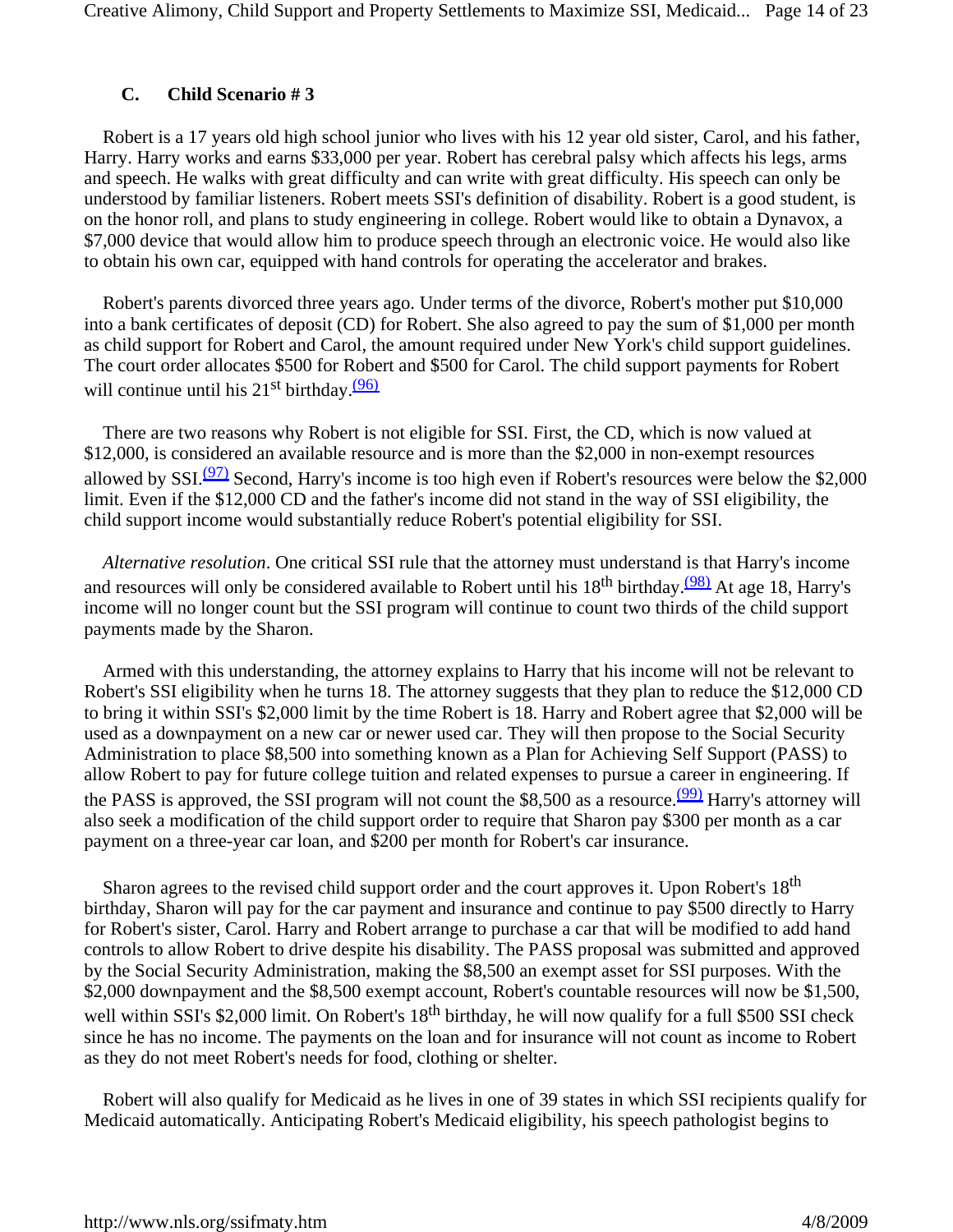prepare the paper work to submit a claim to the state's Medicaid program to fund the Dynavox communication device. The speech pathologist informs Robert that, over the past two years, nearly all of her Medicaid requests for communication devices have been approved.

 The last thing the attorney suggests is that Robert start the application process with his state's vocational rehabilitation (VR) agency. $(100)$  The attorney explains that the VR agency serves individuals with disabilities who seek assistance in pursuing vocational goals. Depending on whether Robert meets the VR agency's financial need criteria, they may be able to fund such things as college tuition, room and board, and the cost of installing the hand controls on his car. $\frac{(101)}{2}$ 

# **VI. OPTIONS FOR SETTLEMENT FOR ADULT WITH DISABILITY**

 The following examples are all based on New York law governing alimony. For simplicity's sake, they assume there will not also be issues involving child support. An example involving both child support and alimony is presented in section VII.

#### **A. Adult Scenario # 1**

 Jason is seeking a divorce from Janet. Jason is diabetic and has not worked in three years. His only income is \$320 in Social Security benefits. He asks his attorney to see to it that any alimony payment be set up so that it will not affect his Social Security. The attorney learns that Jason lives in his own apartment and faces eviction because he cannot afford his rent. Jason has no bank account and no resources other than his modest household furnishings.

 The first thing the attorney does is have Jason apply for SSI. Since he already meets the disability standard and has very limited resources, Jason should qualify for an SSI check of \$200 per month and will qualify for Medicaid, automatically, in most states. Jason applies and is approved for SSI benefits of \$200 per month. The attorney can now proceed with the alimony and property issues of the divorce, having made sure that Jason is getting the SSI benefits for which he is eligible.

# **B. Adult Scenario # 2**

 Helen is going through a divorce. Helen recently returned to the community from a two-month stay at a psychiatric hospital. She is currently unable to live independently and will be living in a supported apartment run by a community agency. Helen will also be attending a therapeutic day program, five days per week. Helen receives SSI benefits of \$500 per month and also qualifies for Medicaid, as she lives in one of 39 states in which SSI recipients automatically qualify for Medicaid. Medicaid pays for Helen's monthly psychiatrist appointments, her medications and the cost of the day program.

 Based on the resources of Helen's spouse, Helen's attorney believes that alimony payments in the range of \$600 to \$700 is likely. Helen may also be able to obtain one half of the equity from the sale of the marital residence or about \$15,000 as her share. The attorney learns that Helen's condition precludes her living in the home she shared with her husband. It is not likely that Helen can live independently in the foreseeable future.

 Helen's attorney does a thorough job of investigating the possibility of alternative resolutions. The attorney determines there is limited opportunity for a creative resolution to pay for either items other than food, clothing or shelter or to purchase items that are considered exempt resources by the SSI program. It is very possible that this could be a case in which Helen is advised to accept less than the full amount she could get from a court order. In fact, Helen's attorney will probably want to make sure that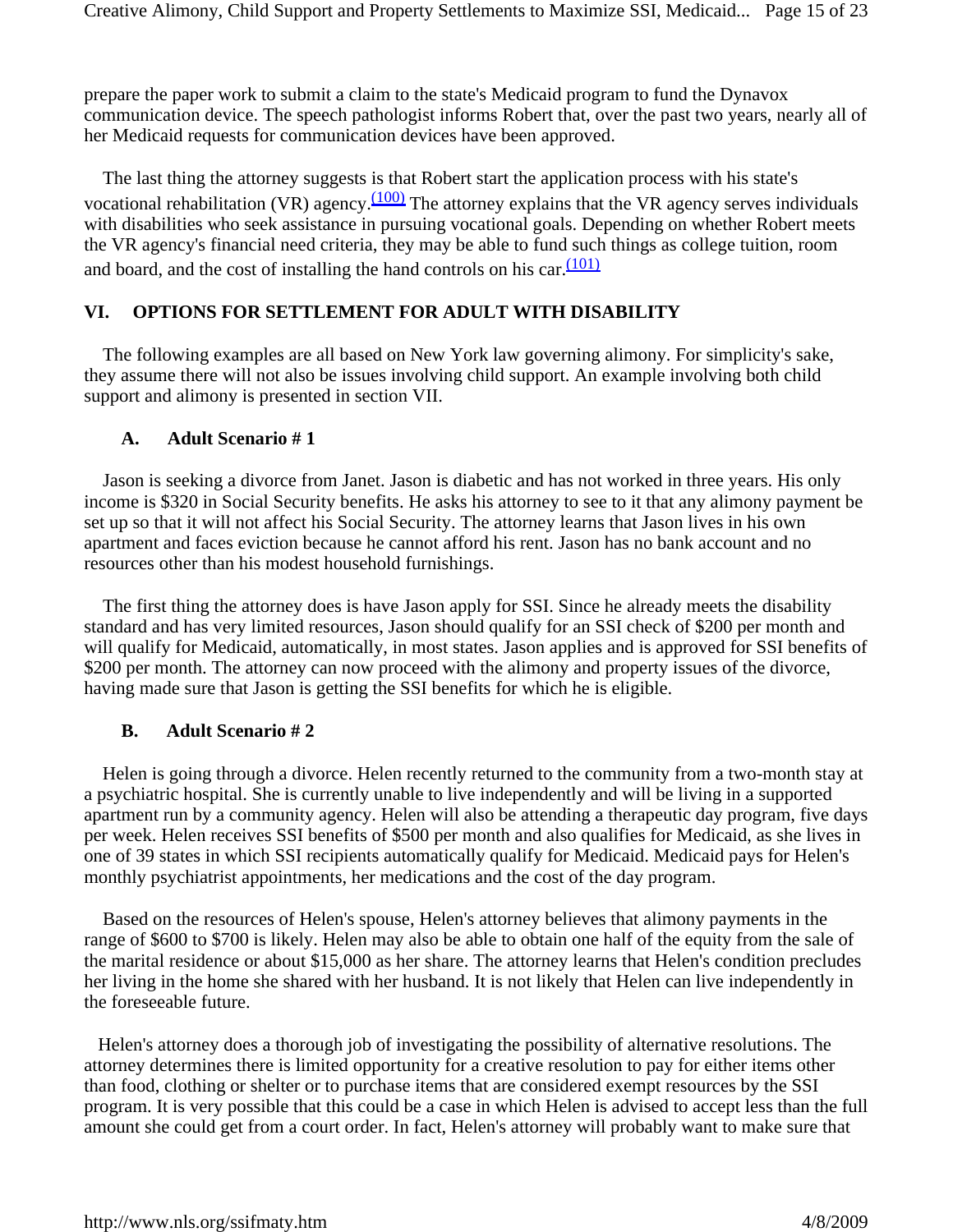the alimony payment is low enough to ensure Helen's continued eligibility for some SSI payment and automatic Medicaid. Helen may also want to accept a cash settlement of less than \$2,000 to avoid exceeding SSI's resource limit.

 The ability to design a creative resolution is, of course, always dependent on individual circumstances. Changing a fact or two could make the attorney's approach change considerably. For example, if Helen is well enough to return to her residence with some support, the property settlement could involve transferring title to her. Then in lieu of alimony, the ex-husband could be directed to pay for things such as the phone bill, car insurance, a landscaping service, and a housecleaning service.

#### **C. Adult Scenario # 3**

 Arlene is legally blind and has a severe arthritic condition. She receives \$500 in monthly SSI benefits. Under a divorce settlement, Arlene is to receive \$420 per month from her ex-husband in alimony. Since the \$420 is unearned income, the SSI program will disregard the first \$20 and count \$400 to reduce her SSI check to \$100.

 Arlene plans to open an accounting business out of a home office. To accommodate her visual impairment, she will need an enhanced computer screen and a computer with voice output. Since her arthritis limits her ability to type for prolonged periods, she needs a scanner to enter documents directly into her computer. After receiving the maximum assistance from her state's vocational rehabilitation agency, Arlene will still need approximately \$12,000 for additional computer equipment, office supplies, advertising and business cards.

 Under an alternative resolution of Arlene's case, the ex-husband agrees to pay a \$12,000 lump sum rather than pay the first three years' worth of alimony. The intent is to allow Arlene to use this money for business start-up costs. The SSI program will still treat this as income in the month of receipt and as a resource in later months, making her ineligible until all bank accounts combined total \$2,000 or less. (102)

 There are two alternatives which will preserve SSI eligibility. Arlene could propose a Plan for Achieving Self Support (PASS) in anticipation of receiving this money.<sup>(103)</sup> She could designate in her PASS how she will spend the \$12,000 to purchase items related to her home accounting business. If approved, the PASS would make the \$12,000 an exempt asset and Arlene would continue to receive a full SSI check of \$500 per month. The husband could also agree to hold the \$12,000 and make payments directly to vendors as money is due. This latter method also preserves SSI eligibility as Arlene never has this cash available to her to pay for food, clothing or shelter.

#### **VII. ALTERNATIVE RESOLUTIONS INVOLVING BOTH CHILD SUPPORT AND ALIMONY**

 Many family law cases involve both child support and alimony, with or without the added feature of a transfer of property. This kind of example is more difficult to present hypothetically in an article because of the very complex formula used by the SSI program to determine how much of the custodial parent's income is "deemed" available to the child who is seeking SSI. Within the deeming formula, earned income is treated one way and unearned income is treated another way. As additional children are added to the SSI recipient's household, the complexity of the calculation increases as deductions are allowed to account for the cost of supporting the other children.

The following example illustrates some of the issues involved when an attorney and his or her client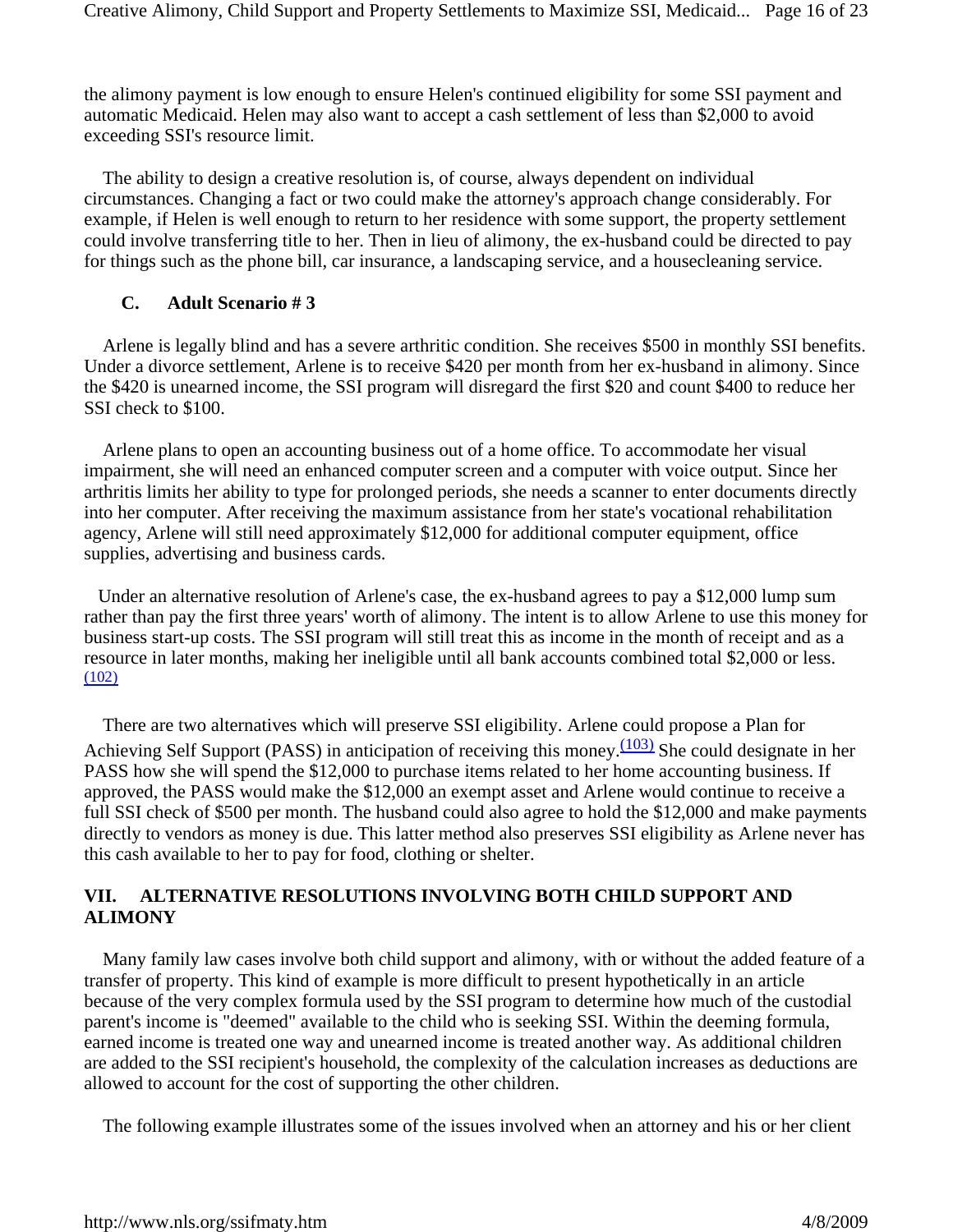must decide whether to allocate periodic payments as child support or alimony. To limit the complexity of the budgeting, we purposely picked an example in which the custodial parent's income is very low and there are no other children.

 Mark and Beverly are about to get a divorce. Mark will retain custody of nine year old Cindy, who is autistic and attends a special class for children with similar disabilities. The couple have no other children. Although Cindy clearly meets the disability criteria for SSI, she never was eligible for SSI while her parents were together because their combined incomes were too high.

 Following negotiations, the parties agree to the following: Mark will go from a full-time to part-time work status to devote more time to Cindy; Mark's wife will pay \$780 per month as child support payments for Cindy or 17 percent of her income as required under New York child support guidelines; and neither party will receive alimony from the other. By going to part-time status, Mark will earn \$665 gross per month.

 Under this agreement, if approved by the court, Cindy will still not be eligible for SSI. The SSI program will disregard one third of the child support payments, reducing Cindy's income to \$520. It will then disregard an additional \$20 as an unearned income deduction, leaving Cindy with \$500 in countable income or just enough to make her ineligible for SSI.

 *Alternative resolution #1.* Upon consulting with an SSI specialist, Mark's attorney learns that Mark can receive up to \$220 per month in alimony payments without any of his income being deemed available to Cindy.<sup>(104)</sup> Beverly agrees to amend the agreement to pay \$220 per month in alimony and \$560 per month in child support. The court approves, making a written finding that it would be unjust or inappropriate to strictly follow New York's child support guideline under these circumstances. $\frac{(105)}{2}$  One third of the child support payment (\$186.67) plus an additional \$20 will be disregarded by the SSI program, leaving Cindy with \$353.33 in countable income (\$560 - 206.67). She will now qualify for a monthly SSI check of \$146.67 (\$500 - 353.33). She will also qualify for Medicaid automatically.

 *Alternative resolution #2*. Beverly will pay Mark \$220 per month in alimony. Of the \$560 that had been designated as child support, \$500 per month will be specifically earmarked to pay for the following items: car payments (\$200), car insurance (\$100), telephone (\$30)**,** cable T.V. (\$30), special day care (\$80) and Saturday morning program for autistic children (\$60). Now Cindy's income is reduced to \$60 per month. One third of that amount (\$20) is excluded and an additional \$20 is disregarded as an unearned income exclusion, reducing her countable income to \$20 per month. Cindy will now qualify for a \$480 per month SSI check and automatic Medicaid.

# **VIII. REALISTIC CREATIVE RESOLUTIONS**

 Family law attorneys will find that in some cases a creative solution is unrealistic. For example, ther may not be any alternative ways of directing periodic payments to minimize the impact on SSI. There may also be tax considerations that will dictate the attorney's strategy. The attorney may also encounter clients who have been victims of domestic violence, who prefer to quickly sever all ties with the abusive spouse. In that case, the creative resolution may realistically, be limited to a transfer of property or lump-sum buy out in lieu of alimony.

 A creative resolution typically will depend on the cooperation of the payor parent or ex-spouse. If the other party is not willing to agree to a creative approach, it may not be realistic. In some cases, it may be necessary to provide the payor with a "better deal" in order to get them to agree to the special arrangement. The creative resolution in that case could be one that serves the interests of both parties.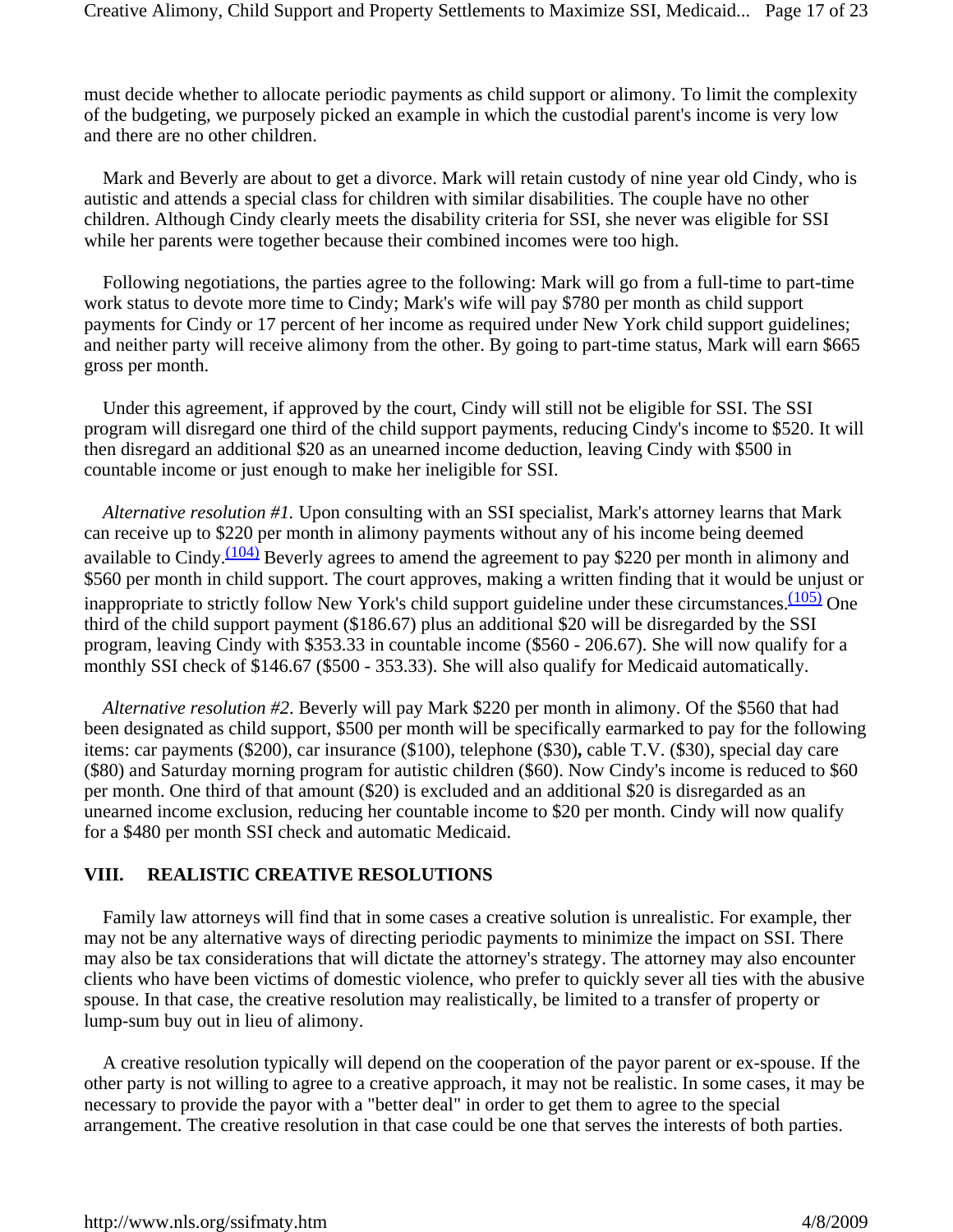When a creative resolution is available, it can make a tremendous difference in the quality of life of the individual or family.

# **IX. CONCLUSION**

 Any attorney with significant family law practice will encounter clients who are SSI recipients. In those situations, it is incumbent on the attorney to factor SSI's income and resource rules into the equation. Armed with a knowledge of the SSI rules, the attorney can proceed to advocate for a resolution that will best serve the needs of their clients and their families.

1. The examples used in this article are purely hypothetical, but may be used as guides in real life cases.

2. As noted in section III, some of the services which Medicaid covers for Mary are optional and will not be covered by Medicaid in every state.

3. Mary loses her right to automatic Medicaid as a recipient of Supplemental Security Income (SSI). However, in some states she may be able to retain Medicaid through an application to her state's Medicaid agency. For example, in New York Mary would still be able to retain Medicaid, at no cost to her, if her 1999 monthly income was \$584 or less. N.Y. COMP. CODES, R. & REGS., tit. 18, § 360- 4.7.

4. As noted in section IV.B, the terms "alimony" and "maintenance" are used interchangeably in this article to describe periodic payments from one spouse to the other.

5. 42 U.S.C. §§ 401 *et seq*.

6. *Id*. § 423(c).

7. 20 C.F.R. §§ 404.335, 404.350 (1998).

8. *Id*. §§ 404.350, 404.367.

9. 42 U.S.C. §§ 1395 *et seq*.

10. *Id*.

11. *Id*. § 426(b).

12. *Id*. §§ 426-1, 1395c, 1395rr; 42 C.F.R. § 406.13(b)(1998).

13. 42 U.S.C. § 1395d.

14. *Id*. § 1395j.

15. *See* Health Care Fin. Admin., *Medicare Amounts for 199* (visited May 11, 1999), www.medicare.gov/amounts.html.

16. 42 U.S.C. § 1395k.

17. 42 U.S.C. §§ 1381 *et seq*.; 20 C.F.R. pt. 416 (1998).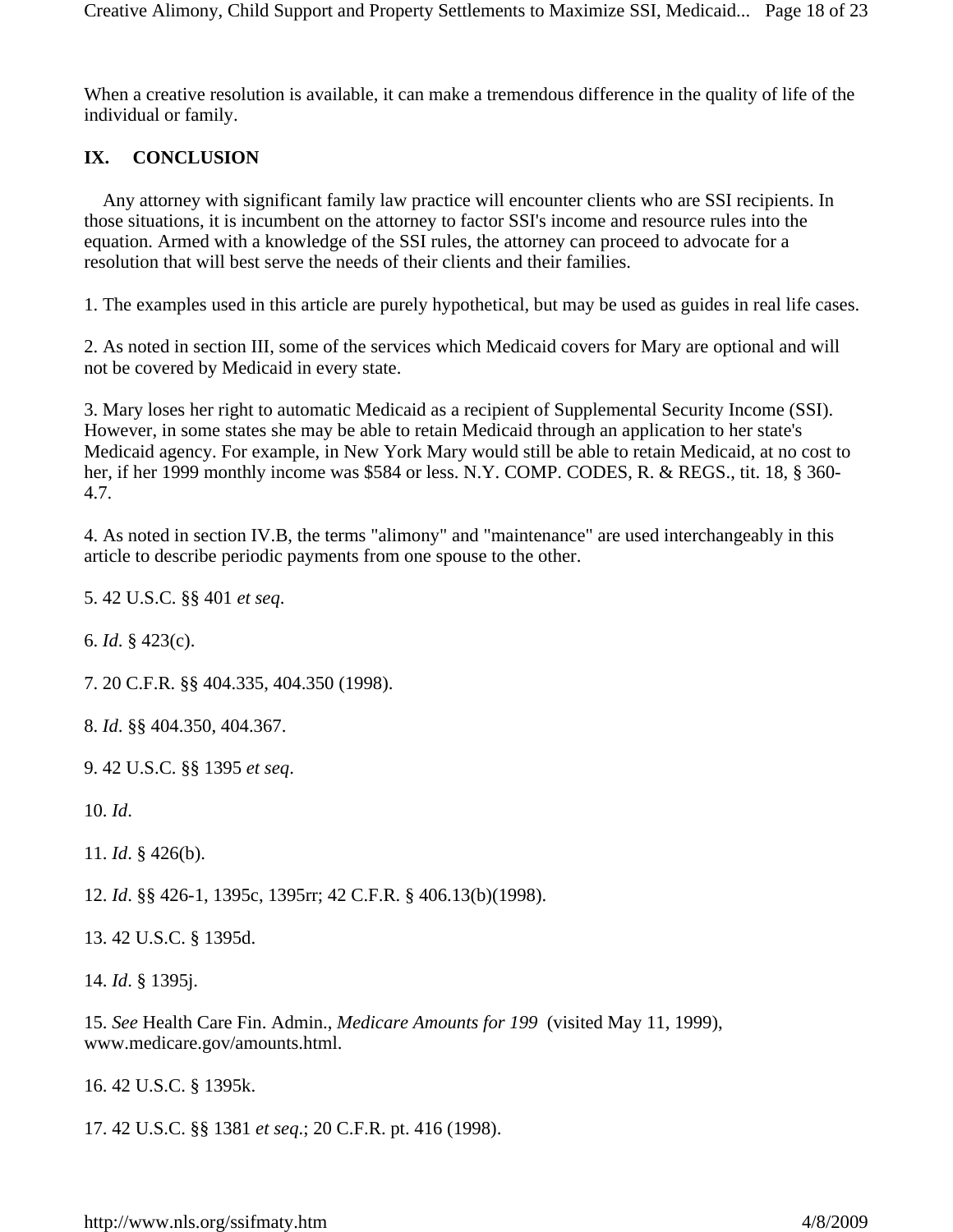18. *See* 20 C.F.R. §§ 416.1100 *et seq*. (1998)(regarding SSI's income rules); §§ 416.1201 *et seq*. (regarding SSI's resource rules).

19. 42 U.S.C. §§ 1396 *et seq*.

20. *Id*. § 1396a(a)(10)(A)(i).

21. *Id*. § 1396a(f).

22. Program Operations Manual System (POMS) SI 01715.020 (July 1995).

23. Some former SSI recipients, who work and lose SSI benefits due to budgeting of their wages, can continue eligibility for Medicaid under the provisions of the section 1619(b) program. 42 U.S.C. § 1382h; 20 C.F.R. §§ 416.268-.269. *See* Edwin J. Lopez-Soto et al., *Chapter 3:Work Incentives, in*  BENEFITS MANAGEMENT FOR WORKING PEOPLE WITH DISABILITIES: AN ADVOCATE'S MANUAL, 23, 36-37 (Edwin J. Lopez-Soto & James R. Sheldon, Jr. eds., Greater Upstate Law Project 1998).

24. *See* Social Security Admin., *SSI Payment Amounts* (Oct. 16, 1998), www.ssa.gov/OACT/COLA/SSI.html.

25. Social Security Admin., *Table of SSI Payment Amounts, 1975-1999* (Oct. 16, 1998), www.ssa.gov/OACT/COLA/SSIamts.html.

26. The 1999 optional state supplements for each state appear in POMS SI 01415 *et seq*. (Dec. 1998).

27. 20 C.F.R. § 416.1102 (1998).

28. *Id*. § 416.1110.

29. *Id*. § 416.1120.

30. *See id*. §§ 416.1161, 416.1165 (regarding deemed income of a responsible parent);*id*. §§ 416.1161, 416.1163 (regarding deemed income of a responsible spouse).

31. *Id*. § 416.1121.

32. *Id*. § 416.1163(b).

33. *Id*. § 416.1160(a)(1).

34. *Id*. § 416.1124.

35. *Id*. § 416.1165.

36. *Id*. § 416.1165(a).

37. *Id*. § 416.1124(c)(11).

38. *Id*. § 416.1124(c)(12).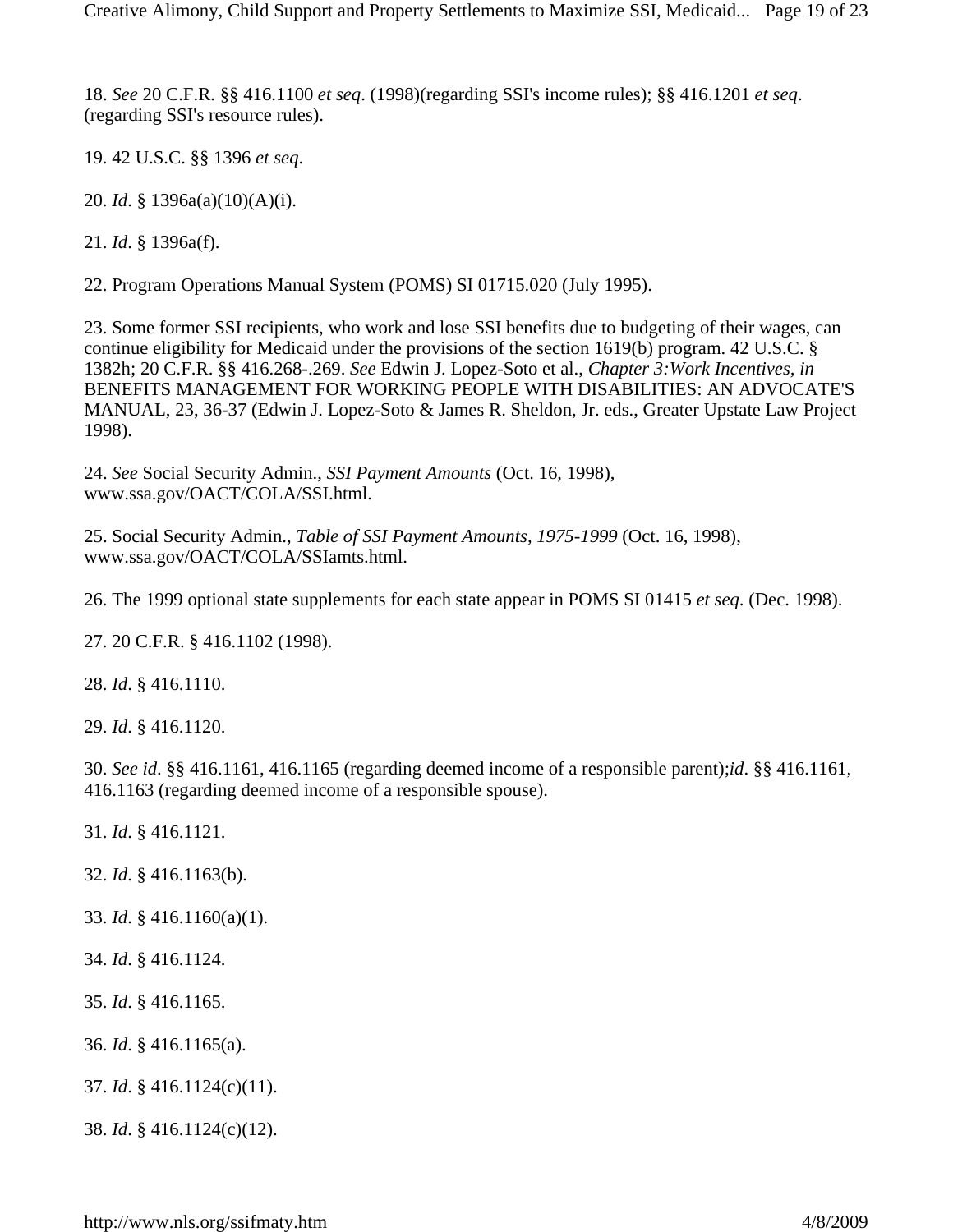39. *Id*. § 416.1201(a).

40. A very detailed summary of the SSI income and resource rules is contained in Edwin J. Lopez-Soto et al., *Chapter 2: SSI Income & Resource Rules, in* BENEFITS MANAGEMENT FOR WORKING PEOPLE WITH DISABILITIES: AN ADVOCATE'S MANUAL, 5, *supra* note 23.

41. 20 C.F.R. § 416.1205(c)(1998).

42. *Id*. §§ 416.1202(b), 416.1205(c).

43. *Id*. § 416.1201(b).

44. *Id*. § 416.1201(c).

45. *Id*. § 416.1210.

46. *Id*. § 416.1216(c).

47. *Id.* § 416.1103(f). If Darlene retained loan proceeds in a bank account, they would be counted as a resource in the following month.

48. 42 U.S.C. § 1396.

49. *Id*. § 1396a(b).

50. The major welfare reform legislation from 1996 is the Personal Responsibility and Work Opportunity Reconciliation Act of 1996, pub. L. 104-193, 110 Stat. 2105. For a detailed discussion of how this new law affects Medicaid recipients see National Health Law Program et al., *The Welfare Law and Its Effects on Medicaid Recipients*, 30 CLEARINGHOUSE REV. 1008 (Jan.-Feb. 1997).

51. 42 U.S.C. §§ 1396a(a)(10), 1396d(a)(1)-(5), (17), (21).

52. *Id*. §§ 1396d(a)(10)(D), 1396d(a)(1), (4), (5).

53. *Id*. § 1396d(a)(6)-(16), (18)-(20), (22)-(25).

54. *Id*. § 1396d(a)(8), (11), (12), (24).

55. *Id*. § 1396a(a)(10)(D).

56. 42 C.F.R. § 440.70 (1998). *See* Technology Related Assistance for Individuals with Disabilities Act, 29 U.S.C. §§ 2201 *et seq*.(1998); Individuals with Disabilities Education Act, 20 U.S.C. § 1401(a)(25)- (26); 34 C.F.R. § 300.5-300.6 (1998).

57. *See*, *e.g.*, Fred C. v. Texas Health & Human Servs. Comm'n, 988 F.Supp. 1032 (W.D. Tex. 1997), *aff'd per curiam*, 167 F.3d 537 (5<sup>th</sup> Cir. 1998); Hunter v. Chiles, 944 F. Supp. 914 (S.D. Fla. 1996).

58. 42 U.S.C. § 1396d(a)(8), (11), (12), (24).

59. 42 U.S.C. §§ 1396a(a)(10)(A), 1396d(a)(4)(B), 1396d(r); 42 C.F.R. § 441.50-441.62 (1998).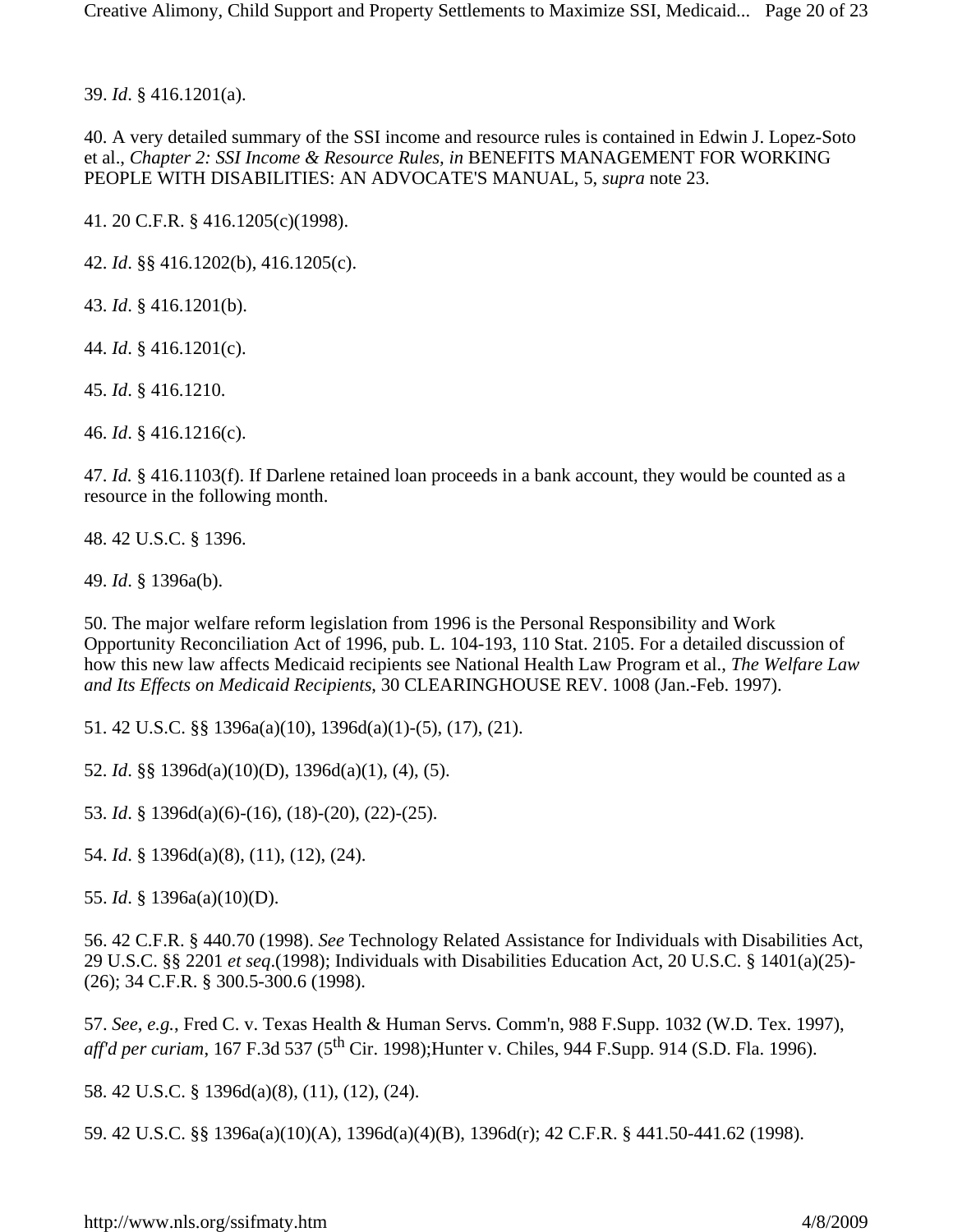#### 60. 42 U.S.C. § 1396d(r)(5); U.S. DEP'T OF HEALTH & HUMAN SERVICES, HEALTH CARE FINANCING ADMINISTRATION (HCFA), STATE MEDICAID MANUAL, Part 5: EPSDT, § 5110.

61. Family Support Act of 1988, Pub. L. No. 100-485, 102 Stat. 2343 (1988).

62. Personal Responsibility and Work Opportunity Act of 1996, Pub. L. 104-193, Title I, § 103(a)(1), 110 Stat. 2112 (codified at 42 U.S.C. § § 601 *et seq*.), replacing Pub. L. No.90-248, Title II, § 240(b), 81 Stat. 911 (relating to Aid to Families With Dependent Children).

63. 42 U.S.C. § 667(a), (b)(1).

64. *Id.* § 667(b)(2).

65. 45 C.F.R. § 302.56 (1998).

66. *See* In re Marriage of Peterson, 888 P.2d 23 (Or. Ct. App. 1994).

67. *E.g.*, compare the formula utilized in California, CAL. FAM. CODE § 4055 (Deering 1999), to the use of the "Schedule of Basic Child Support Obligation" by Arizona, ARIZ. REV. STAT. ANN. § 25- 320, Appendix (West 1998). Compare the reasons for deviation in Oregon, OR. REV. STAT. § 25.280 (1997), to the criteria set forth in the Arkansas family support chart, ARK. CODE ANN. § 9-12-312 (Michie 1998) (Administrative Order Number 10-Child Support Guidelines).

68. 1989 N.Y. Laws, c. 567, § 2, amending N.Y. FAM. CT. ACT, Art 4 *et seq*. (McKinney 1999).

69. Cassano v. Cassano, 651 N.E.2d 878 (N.Y. 1995).

70. *Id*.

71. N.Y. DOM. REL. LAW § 240(1-b) (McKinney 1999), N.Y. FAM. CT. ACT § 413(1)(McKinney 1999).

72. Commissioner of Social Services of the City of New York v. Raymond S., 180 A.D.2d 510 (N.Y. App. Div. 1992).

73. N.Y. DOM. REL. LAW. § 240(1-b)(b)(5), (c)(2); N.Y. FAM. CT. ACT § 413(1)(c)(4), (c)(2).

74. N.Y. DOM. REL. LAW §§ 240(1)(a), 240(1-b), (c)(4), (5); N.Y. FAM. CT. ACT §§ 413(c)(4), (5),  $(6)(c)$ ,  $(d)$ .

75. N N.Y. FAM. CT. ACT §416(a).

76. N.Y. DOM. REL. LAW § 240(1-b)(f); N.Y. FAM. CT. ACT § 413(1)(f).

77. N.Y. DOM. REL. LAW § 240(1-B)(F)(1); N.Y. FAM. CT. ACT §413(1)(f)(1).

78. N.Y. DOM. REL. LAW § 240(1-B)(F)(2); N.Y. FAM. CT. ACT § 413 (1)(f)(2).

79. N.Y. DOM. REL. LAW § 240(1-B)(G); N.Y. FAM. CT. ACT § 413(1)(g).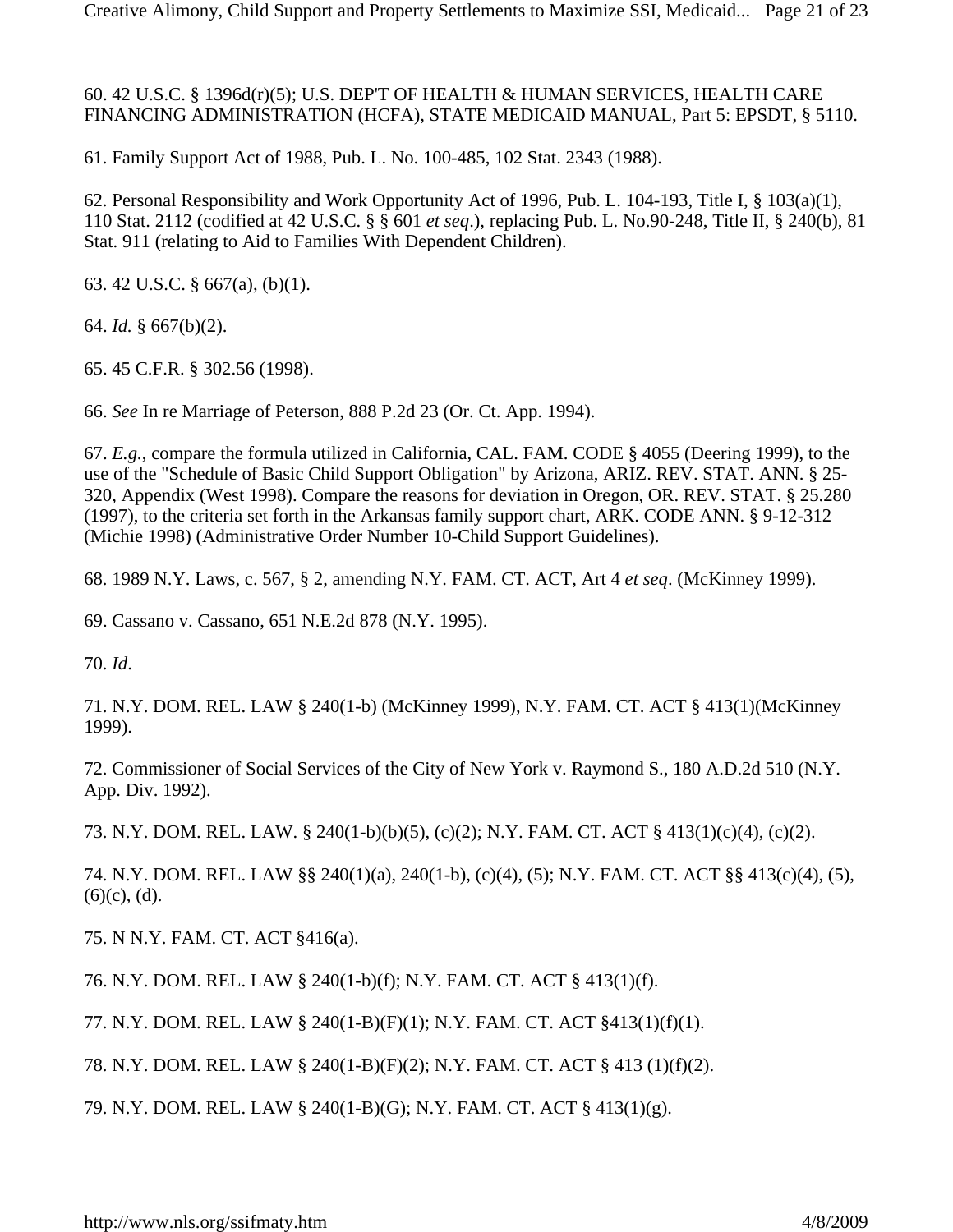80. *See* CAL. FAM. CODE § 4055 (Deering 1999).

81. THE RANDOM HOUSE DICTIONARY OF THE ENGLISH LANGUAGE 53 (2d ed. Unabridged 1987).

82. BLACK'S LAW DICTIONARY 97 (4<sup>th</sup> ed. 1968).

83. B. FRANK ET AL., 1 ALIMONY, CHILD SUPPORT & COUNSEL FEES--AWARD, MODIFICATION & ENFORCEMENT § 6.02[4]. At 6-16 (1992).

84. Orr v. Orr, 440 U.S. 268 (1979).

85. N.Y. FAM. CT. ACT § 412.

86. N.Y. DOM. REL. LAW § 236, pts. A(1), B(2).

87. *Id*. § 236 pts. A(1), B(8)(b).

88. *Id*. § 236, pt. B (6)).

89. *Id*.

90. *Id*. § 236 pt.B(1)(c).

91. Majauskas v Majauskas, 463 N.E.2d 15 (N.Y. (1984); O'Brien v. O'Brien, 489 N.E.2d 712 (N.Y. 1985).

92. N.Y. DOM. REL. LAW § 236 pt. B (1)(d).

93. For simplicity's sake, all the examples will use the 1999 SSI federal benefit rate (FBR) of \$500 per month with no state supplement. As noted in section II.A, if New York is the family's state of residence, there would be a state supplement to the FBR. Wanda's \$1,100 in monthly earnings is low enough that it would not affect Chris's SSI check.

94. To the extent that this or similar alternative resolutions could be described as running afoul of the state's child support guidelines, Wanda's attorney can argue that the more traditional resolution would be "unjust or inappropriate" in that it would result in less money available to meet Chris's needs. 42 U.S.C.  $§ 667(b)(2).$ 

95. 20 C.F.R. § 416.102 (1998).

96. Under New York law, a parent's obligation to provide child support continues until the child's  $21<sup>st</sup>$ birthday. N.Y. FAM. CT. ACT § 413.1(a).

97. 20 C.F.R. § 416.1205(c)(1998).

98. *Id*. § 416.1165.

99. 42 U.S.C. §§ 1382a(b)(4)(A)(iii), (B)(iv), 1382b(a)(4); 20 C.F.R. § 416.1112, 416.1124, 416.1161, 416.1180-416.1182, 416.1210, 416.1225-416.1227 (1998). For a thorough discussion of the Plan for